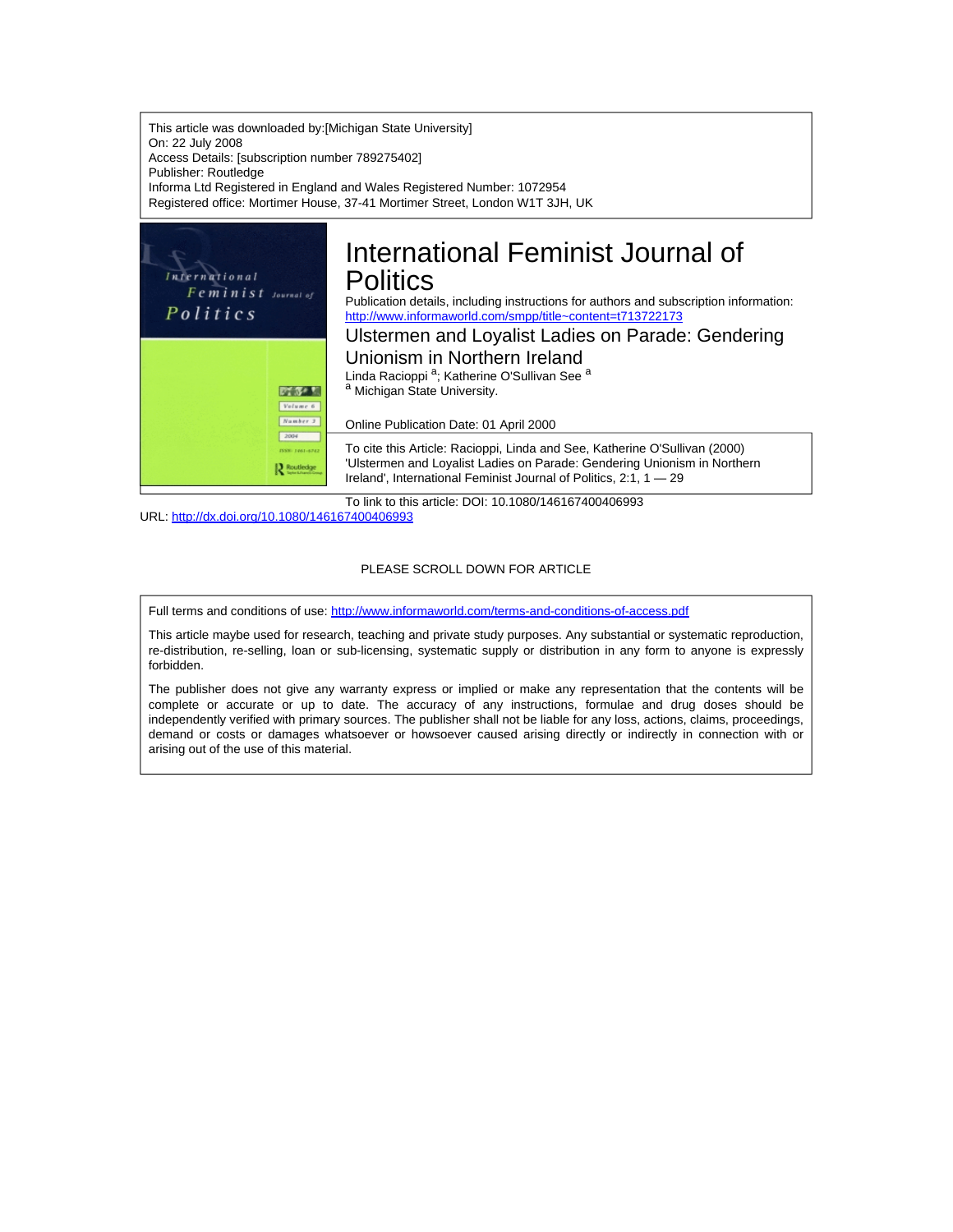# *Uls t e rmen and Loyali s t Ladi es on Parade*

## **GENDERING UNIONISM IN NORTHERN IRELAND**

**LINDA RACIOPPI AND KATHERINE O'SULLIVAN SEE** Michigan State University

#### **Abstract**

**Example 12:26 22 July 2008 and Example 12:26 22 July 2008 and Parade**<br> **Example 2008**<br> **Example 2008 a random Parade**<br> **Example 2008 a random Parade**<br> **Example 2008 a random Parade**<br> **Example 2008 a random Paradest Unive** This article explores parades as central institutions in the construction and maintenance of unionist ethno-gender identities and a crucial part of politics in Northern Ireland. It presents a brief historical review of the origins of Protestant marches and the organizations which are key to sustaining this tradition. It then analyses the contemporary marches, including the highly contested Portadown parade and the tranquil all-Ireland demonstration, held in Rossnowlagh in the Republic. These overwhelmingly male events are important to the maintenance of the gender order of unionism. The parades reveal the subordinated feminity within unionism: women participate in small numbers by invitation only. At the same time, they reveal competing masculinities: traditional, 'respectable' unionist masculinity is challenged by the more virile loyalism of 'Billy boy' and 'kick the pope' bands and marchers. This analysis explains why these competing masculinities are central, not only to the maintenance of male hegemony, but also to the ethno-national politics of parading, helping to set the boundaries of accommodation with nationalists and the state.

Keywords

ethnic conflict, gender, nationalism, Northern Ireland, parades, women

The Twelfth conjures up powerful images for me – there are the crowds, the bands, the brethren – a great family day out. There are the visions of colour, the sounds of music and the beat of the Lambeg drums .. . For me it is a glorious spectacle, not a display of triumphalism, but an occasion which adequately expresses my culture and that of my community.

(Danny Kennedy, UUP Councillor for Newry and Mourne)

On the 'Twelfth' I do not walk with my lodge to display any sense of superiority

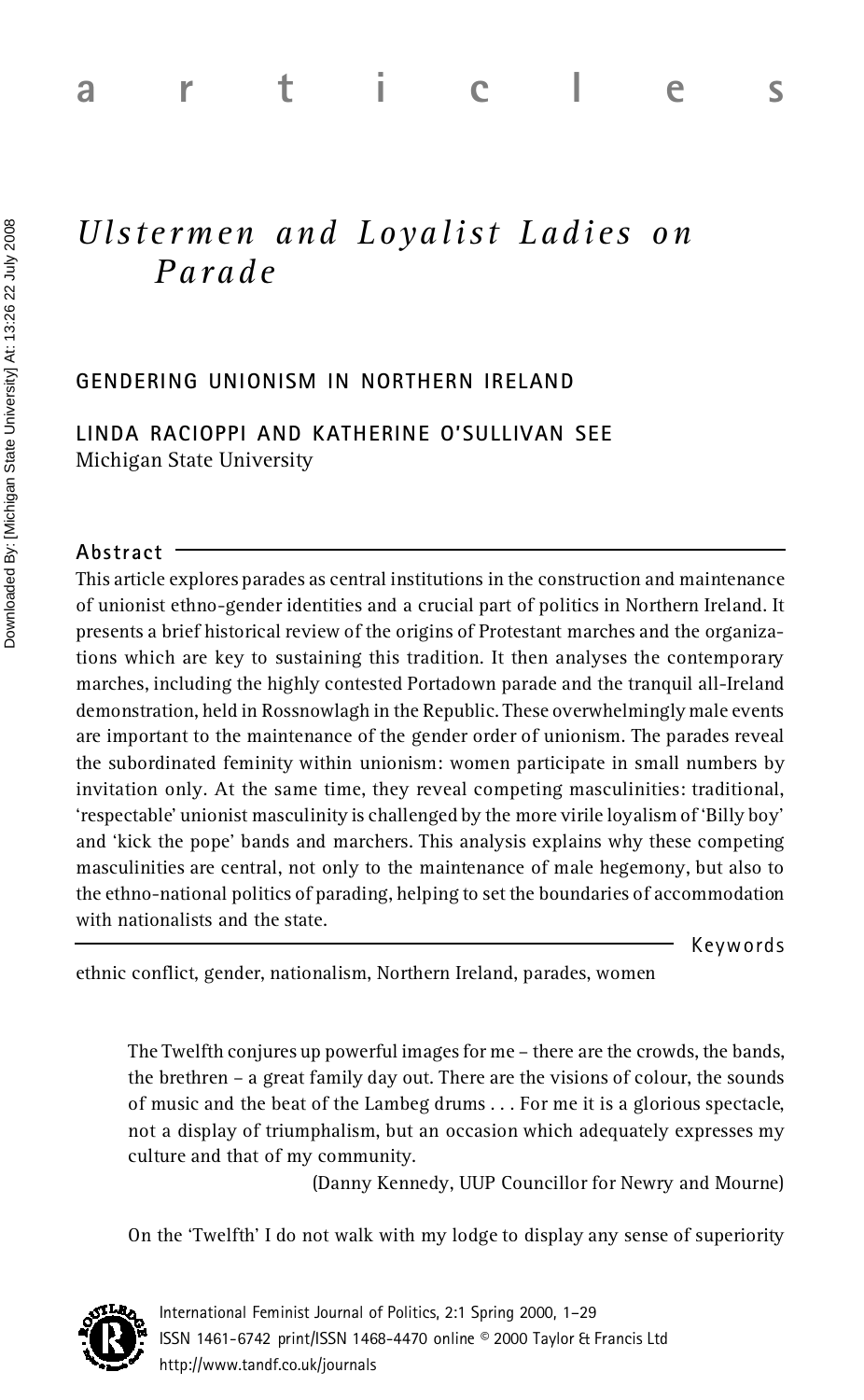or triumph, that a Protestant prince defeated a Roman Catholic king at a river crossing in Ireland, but to thank God and to remember, along with thousands of others, that that day was one of the turning points in the history of man, and that civil and religious liberty for all was a human right. This was enshrined in the Bill of Rights, and as the years and centuries passed has been written into constitutions and laws around the world.

(Bill Logan, Grand Registrar, Imperial Grand Black Chapter)

The marches are unmistakably triumphant. Participants see them as a continuing and vigorous manifestation of their Protestantism, Unionism, and loyalty to the British Crown. They consciously underline division and assert ascendancy. Consider the way that local lodges parade the limits of their parishes, like tomcats marking out territory, signalling the unyielding belief that they are a powerful majority who will resist any process of change.

(Chris Ryder, freelance journalist)

My first direct experience of the Twelfth was standing in Shaftesbury Square in Belfast in the mid-Seventies. I found the whole thing quite colourful and quaint, if somewhat threatening. I was bemused at the sight of so many men, in what was to me, City of London business dress, looking so intent and serious. I admired the skill and the colour of the bands but I found their swagger and the wording of their songs intimidating and offensive. I was also surprised at the lack of women in the 'celebrations'. From what I could see, women stood on the sidelines and cheered the men. I wondered why loyalist women were not more central in their important annual celebration.

(Marietta Farrell, Vice-Chair of the Social Democratic Labour Party 1 )

The paramilitary cease-fires, the 1998 Good Friday agreement and the November 1999 establishment of a power-sharing executive in Northern Ireland have raised hopes not only for a resolution to centuries of ethnic conflict but also for the creation of a new gender politics. The prominence of women such as former Secretary of State Marjorie (Mo) Mowlam, Sinn Fein's Bairbre deBruin, and the Social Democratic and Labour Party's Brid Rodgers may signal some erosion of Northern Ireland politics as an exclusively male preserve. And the establishment and electoral success of the explicitly cross-communal Northern Ireland Women's Coalition (NIWC) have suggested the possibility of political inclusiveness for women and non-sectarian cooperation. But despite the potential for a new politics in Northern Ireland, 'public' life in Ulster continues to be dominated by men.<sup>2</sup> One of the most controversial political arenas has been, and will continue to be, communal parades. An analysis of parading helps reveal important dimensions of the politics of ethno-gender identity in Northern Ireland – parades serve as a mechanism to mark and contest the territorial and cultural boundaries between Protestant unionists and Catholic nationalists;<sup>3</sup> they regularly provoke sectarian violence; they are an important domain for state intervention, requiring negotiation, regulation, and management; and they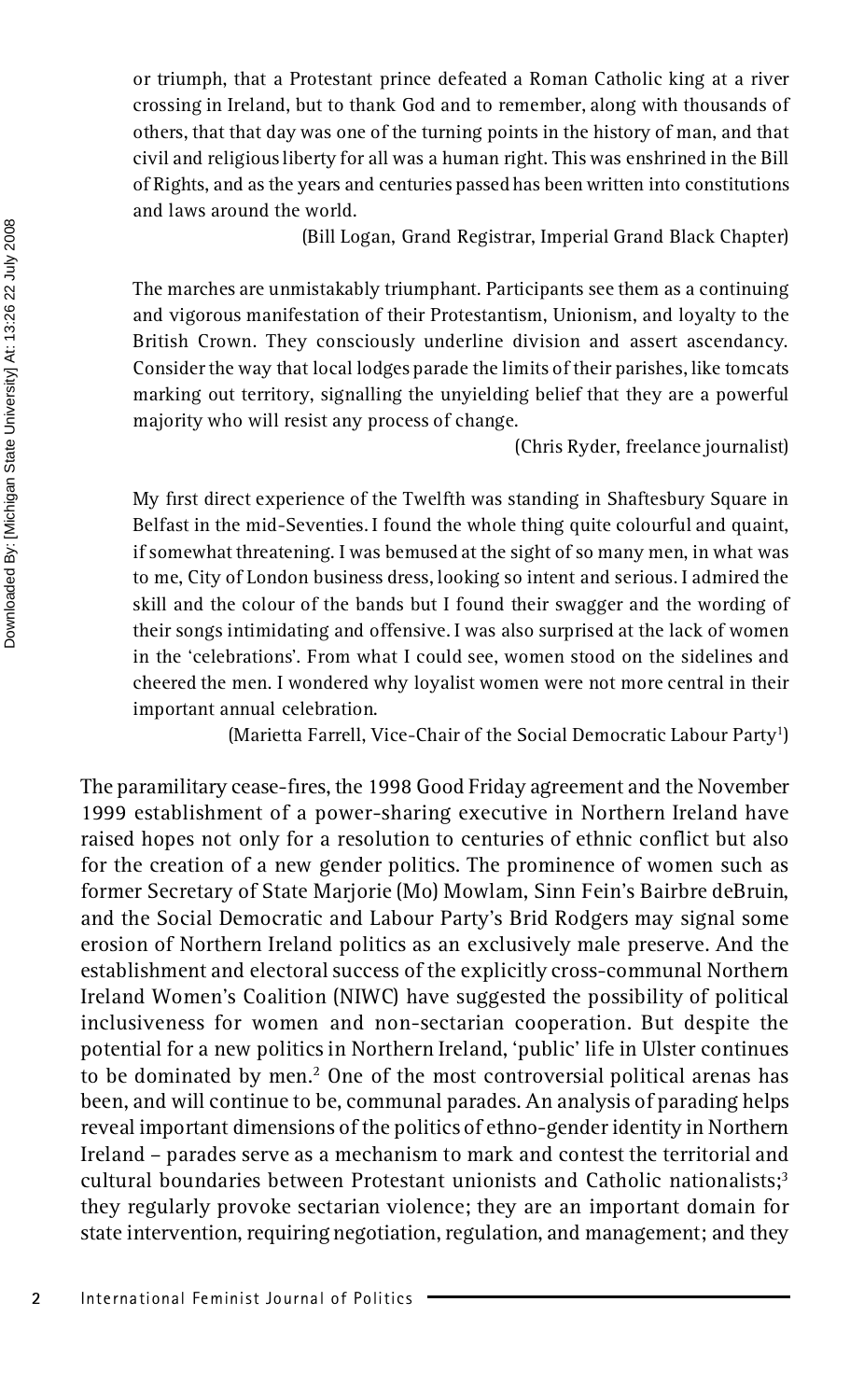are a way of displaying communal identity, expressing forms of masculinity and femininity, and reinforcing male solidarity. While both nationalists and unionists engage in parading, the vast majority are unionist and the most contentious of those are held during the summer loyalist marching season.

Each year on the Twelfth of July, Protestants of Northern Ireland commem orate the victory of William of Orange over the forces of King James at the Battle of the Boyne in 1690 with a holiday of parades, religious services, and picnics. Men have marched to celebrate 'the Twelfth' since the eighteenth century, reminding Catholics and Protestants alike of the British – and Protestant – ascendancy over Ireland and providing Protestants with an occasion for an expression of communal identity. The month of July is the peak of the unionist marching season which has always provided a setting for defining, sustaining, and reconstructing a loyalist Protestant Ulster identity against Irish nationalism. On the Twelfth, Orangemen hold parades throughout Northern Ireland, with participation by thousands of lodges and bands at centralized venues, some urban, some rural. Since the peace process began in the 1980s, the number of marches has increased exponentially, with more than 3,000 now taking place annually and often precipitating overt street battles and interventions by the police forces and British army (see North 1997). Parades have become a central part of the politics of Northern Ireland, as some Protestants have asserted their right to walk 'traditional routes' from Orange lodges to Protestant places of worship, and some Catholics have resisted the symbolic territorial claims of the 'triumphalist demonstrations' through their neighborhoods. Through a series of rituals and symbols that link Protestantism to the British state, the parades enact contemporary understandings of what it means to be Protestant, what it means to be unionist, and as we will argue, what it means to be an Ulsterman or woman.

Parades reflect the conservatism of unionist ideology: they are about Protestant unity and historical continuity, about what is traditional and what is to be conserved. In this article, we argue that the marches conserve the traditional expression of male and female identities within unionism: *men* march, preach at religious services, play in bands; women watch and cheer, provide food, care for children, and pray. At the same time, we argue that men who march with Orange lodges and some of the bands reveal alternative masculine expressions of loyalism (especially along class lines) that complement and compete with each other. Such gendered displays in this key political ritual in Northern Ireland attest to the feminist insight that nationalism is not gender neutral, but a political project which constructs forms of masculinity and femininity as it forges the idea of the nation (Mosse 1985; Anthias and Yuval- Davis 1989; Enloe 1990; Peterson 1995; Racioppi and See 1995, 2000; Aretxaga 1997; Nagel 1998).

We examine loyalist parading in Northern Ireland as constituent of ethno national identities, of the political border between unionists and republicans, and of the gendering of both identity and politics. Unionism has traditionally made a sharp distinction between the public/male domain of politics and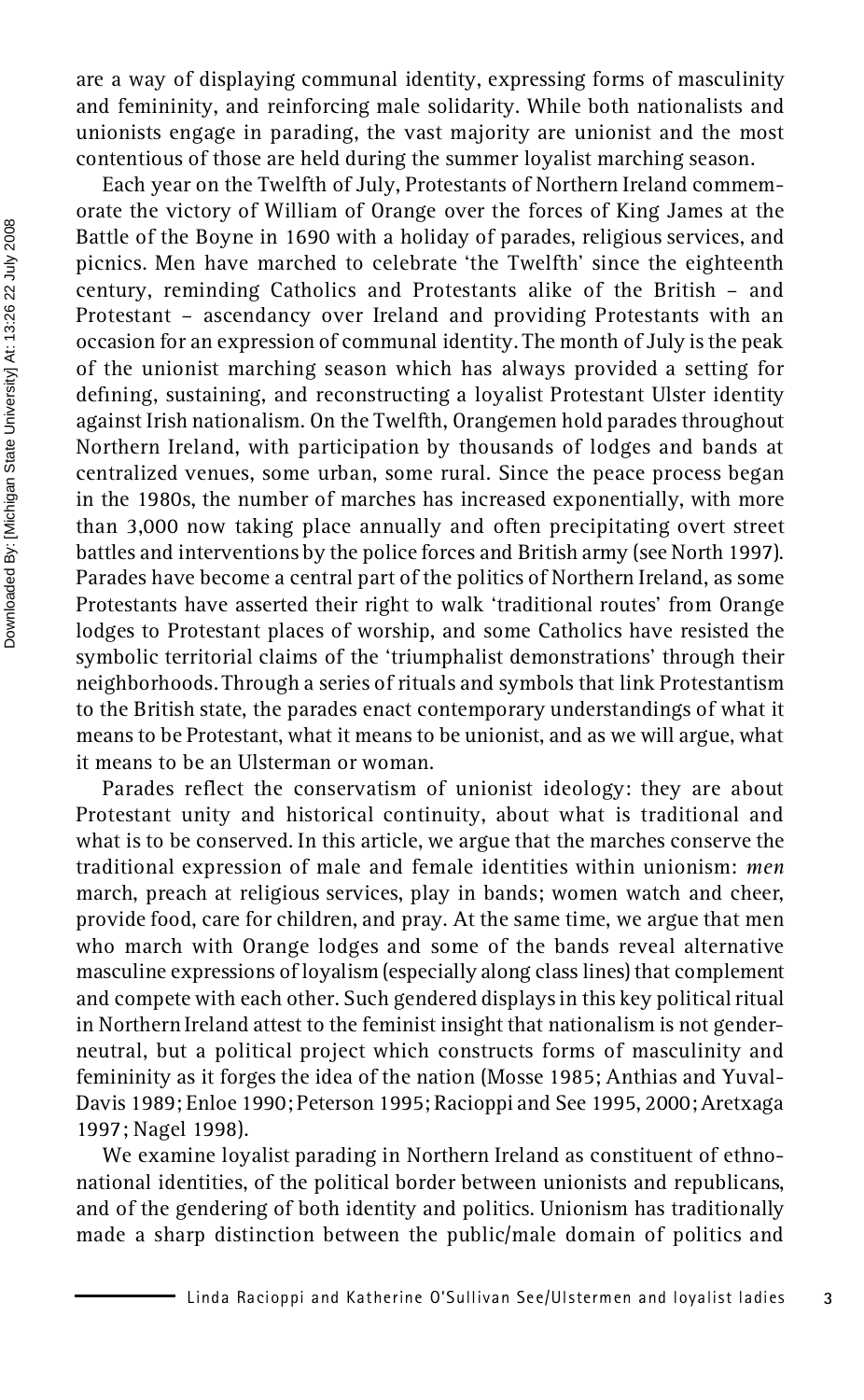the private/female domain of the household and local community (Urquhart 1994; Cochrane 1997). Although women are active in voluntary associations and community organizing, formal unionist politics remain a largely male domain (Wilford 1996, 1999; Sales 1997a, 1997b; Bell 1998). Loyalist parades, sanctioned and managed by the state and organized exclusively by men, are an extension and crucial part of public politics in Northern Ireland. As such, they demonstrate the conservative nature of unionist ethno-gender politics (Sales 1997b; Bell 1998).

Drawing on the insights of feminist scholarship on gender and nationalism and particularly on the framework developed by R. W. Connell, this article examines parades as instances of the gendering of ethno-nationalism. We present a brief historical review of the origins of Protestant marches, including the institutions which are key to organizing and sustaining this tradition and the government policies concerning parades. We then examine the contemporary marches, including the highly contested Portadown parade, and the tranquil all-Ireland demonstration, held in Rossnowlagh in the Republic. Although we emphasize the ways the parades are virtually all-male preserves, we underscore the competing masculinities (especially along class lines) and the subordinated femininities that are evident in them and in unionist politics more broadly.

### ETHNO-NATIONALISM AND GENDER

The burgeoning feminist scholarship on gender and nationalism includes both case studies and analytic works about the relationship of women to the construction of ethno-national identity. It has documented the involvement of women in politics and community associations that are key to building or resisting national identities; the range of women's participation in nationalist movements, including national liberation struggles; the ways in which mother hood is constructed to serve the national interest; the use of women as icons of the nation; the constraints which nationalist ideologies impose upon women; and the use of women's bodies as spaces for ethno-national conflict and dominance.<sup>4</sup> This scholarship reveals there is no uniform, universal pattern of women's participation in ethno-national processes: women's roles and practices are constructed in social relationships and shaped by the power structures within a particular historical context. While accepting that women's relationship to nationalist projects and the nation is complex, some feminist scholars have concluded that nationalism is largely, in Joane Nagel's words, a 'masculinist enterprise,<sup>'5</sup> suggesting the need to look systematically at the practices of men in relation to one another as well as in relation to women in the development of nationalist politics.<sup>6</sup>

Although his work does not focus on ethno-nationalism, three aspects of R. W. Connell's theory of gender are particularly useful for the analysis of ethno nationalist projects: 1. his emphasis on social practices as constitutive of gender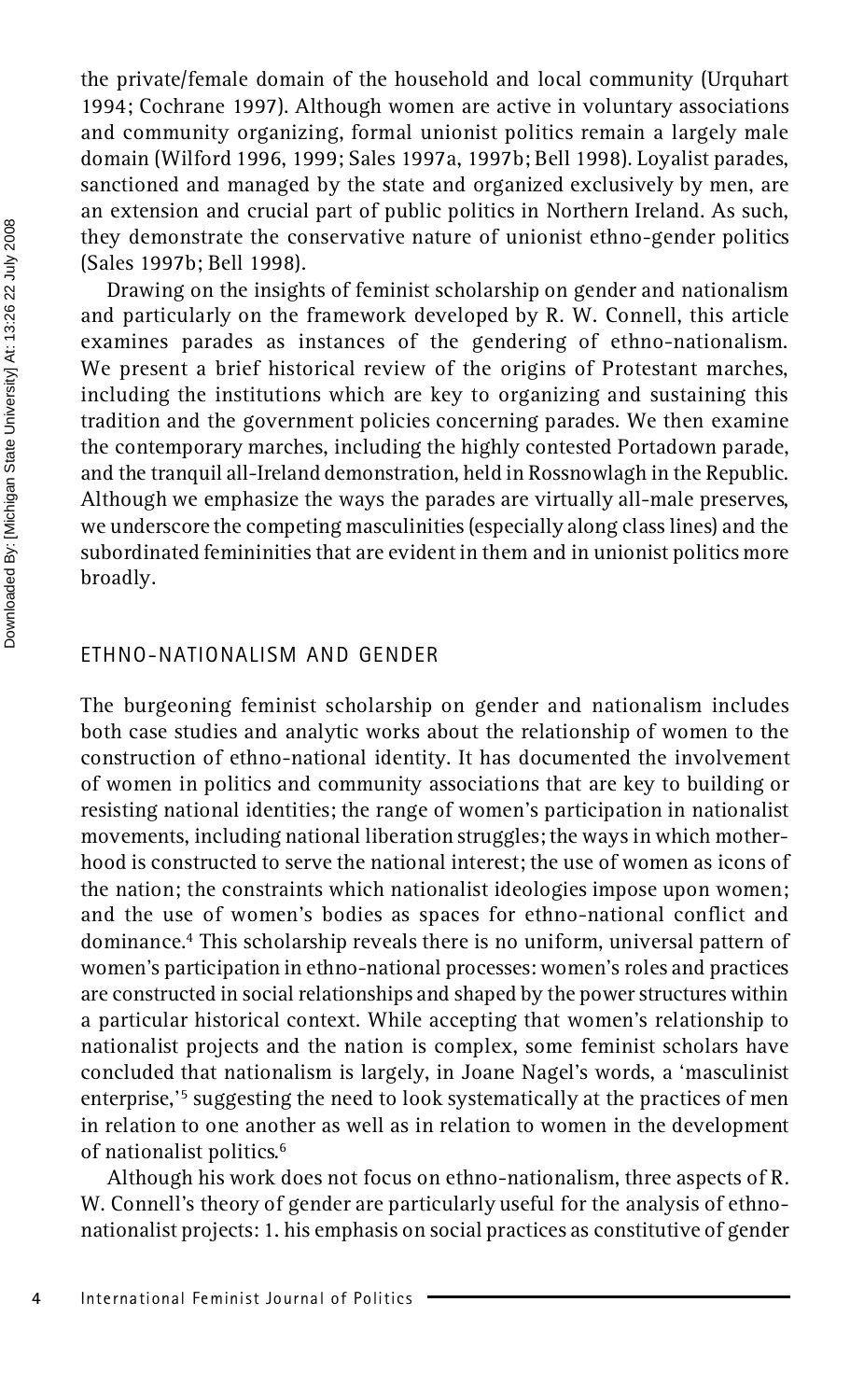identities and politics; 2. his appreciation that these practices take place in overlapping but distinct institutional domains; and 3. his insistence that competing forms of masculinity (and femininity) engender power.

Connell's original research has focused on the social practices by which hegemonic (or dominant) masculinity is forged and maintained (Connell 1995). In his influential work, *Gender and Power*, he argues that 'hegemonic masculinity is very public . . . constructed in relation to women and to subordinated masculinities' (Connell 1987: 185–6). He further claims that, in western society, the construction of masculinities and femininities differs in a fundamental way:

All forms of femininity in this society are constructed in the context of the overall subordination of women to men. For this reason there is no femininity that holds among women the position held by hegemonic masculinity among men . . . Power, authority, aggression, technology are not thematized in femininity at large as they are in masculinity. Equally important, no pressure is set up to negate or subordinate other forms of femininity in the ways hegemonic masculinity must negate other masculinities. It is likely therefore that actual femininities in our society are more diverse than actual masculinities.

(1987: 186–7)

At the same time that he emphasizes the centrality of processes by which hegemonic masculinity is constructed, Connell argues that gender/power dynamics cannot be comprehended holistically – insisting that we examine the practices by which certain forms of masculinity (in relation to femininities) become dominant or hegemonic and others are repressed or subordinated in particular institutional domains. Connell refers to the political dynamic among these competing forms and practices as 'the state of play.' For Connell, the modern state is one of the most important institutional domains, and therefore, power struggles and conflicts over who controls the state illuminate the 'state of play' in any gender order.

Following from Connell, we would argue that gendered power conflicts are particularly evident in nationalist struggles where groups contest the legitimacy of the state itself. In such cases, gender becomes a powerful 'vehicle . . . {in defining} the boundaries of the group to which one feels loyal' (Connell 1996: 167). However, ethno-nationalism is not necessarily a singular or coherent project among men, but rather the effort of subsets of men and women to make their version of an ethno-gender order the authoritative one. Our examination of unionism in Northern Ireland therefore provides insight into the forms of masculinity and femininity invoked by loyalists and explicates how gendered ethno-nationalism defines and redefines group boundaries and loyalties and their relationship to the state. Moreover, the controversies over the parades, as well as the parades themselves, reveal the ways in which gender dynamics infuse the politics of ethno-nationalism. In the case of Northern Ireland, parades are an important 'arena of social practice,' as Connell might say, for the political articulation of both ethnicity and gender. Although parades, festivals of floats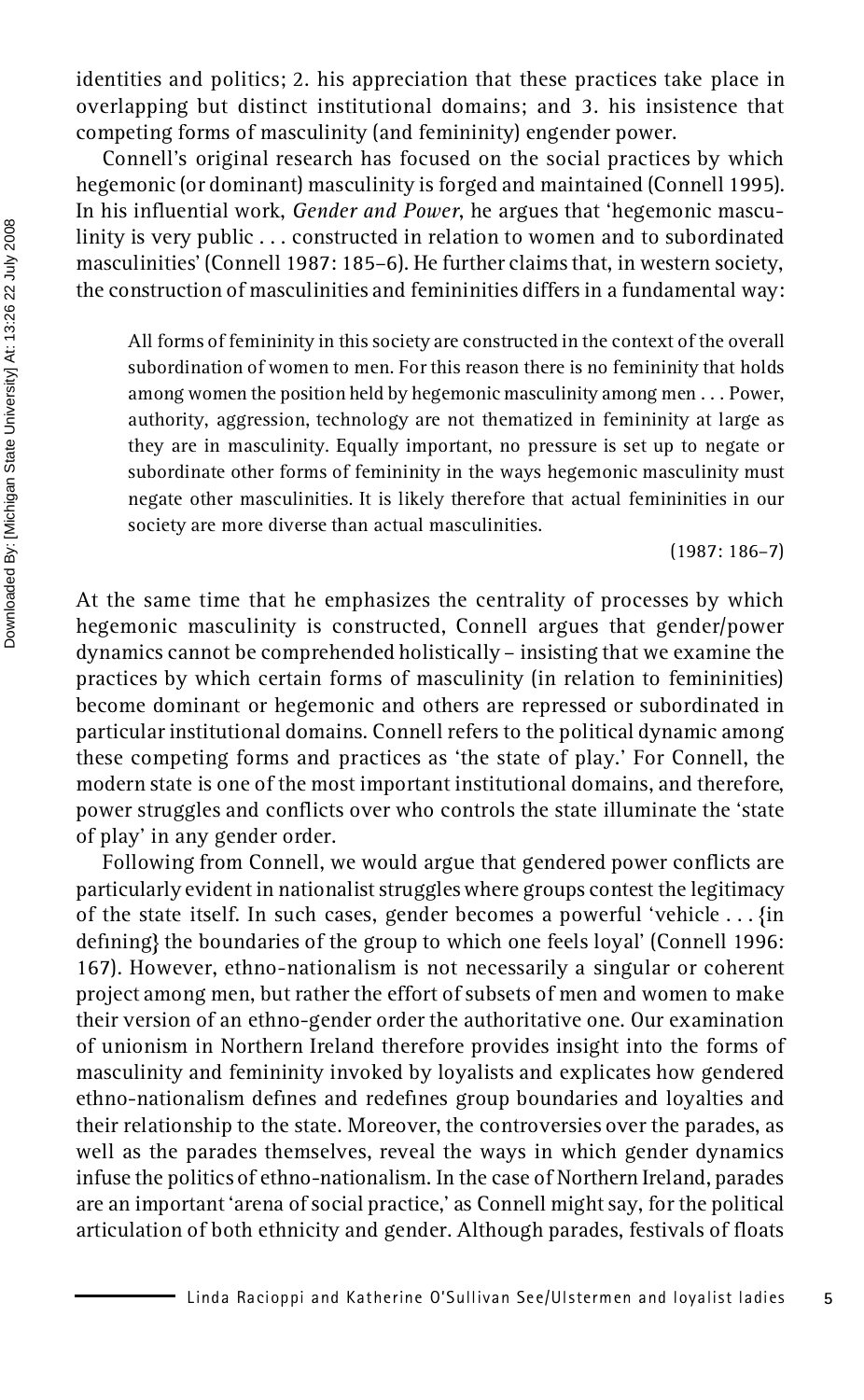and banners, bands and marchers, may appear to be banal exhibitions of nationalism, they can also command central significance as powerful cultural and political statements about communal identity (see Billig 1995). In Northern Ireland, parades are more than celebratory rituals: they have offered an important vehicle for articulating unionist political identity and solidarity and Irish nationalist resistance to Protestant and British domination, especially since opportunities for participation in 'normal' politics and for protest and resistance were sharply curtailed after 1972 when London imposed direct rule on the province.<sup>7</sup> Parades have become crucial sites for negotiating how the state recognizes the rights and respects the standing of unionists and Nationalists. The annual unionist parades have provided a statement of the traditionally advantaged political position of Protestant men – loyalists are legitimated and protected by the state (or delegitimated and prevented by the state) in their right to claim public space as unionist space. Parades are also a venue in which the occupation of public space is fought over and defined by men and the contours of gendered loyalist culture are reinforced.

Neil Jarman states that 'the locations of the Twelfth parades . . . are shared out across the province, to include as many towns and villages as possible within the celebrations' (1997: 125). Although they engage the other major political forces of unionism such as representatives of the Protestant churches, unionist parties, the Royal Ulster Constabulary (RUC), and the British state, the parades are organized by a subset of Protestant *men*. The marches are intended to assert a communal unionist identity that transcends religious sect, social class, geographic location, and party afliation, but the structure, organization, and practices of the parades reveal competing forms of unionist masculinity while reinforcing normative femininity among Protestants. They demonstrate that in this, as in other important political arenas, loyalist women are marginal participants and hence, that the politics of unionism are highly masculinized.

#### PARADES IN HISTORICAL CONTEXT

Parades have played a central part in the drawing of ethnic boundaries in Ireland since the eighteenth century when the Orange Society and the Royal Black Preceptory emerged in the north-eastern part of Ireland, the site of England's successful colonial plantations, to defend the interests of Protestant settlers.<sup>8</sup> Both institutions were established after the 'Battle of the Diamond' in 1795, a sectarian conflict which developed after a not atypical local agrarian confrontation between Catholic and Protestant tenant farmers – each group of which had already established associations to protect their perceived land rights. In this instance, Dan Winter, a Protestant innkeeper and member of the Protestant Peep O'Day Boys and some local Catholic Defenders got involved in a dispute over, ironically, a cockfight; the fray escalated, leading to the burning of Winter's cottage and the arrival of the British militia; soon after, the Orange Society was organized to provide protection to Protestant farmers. In the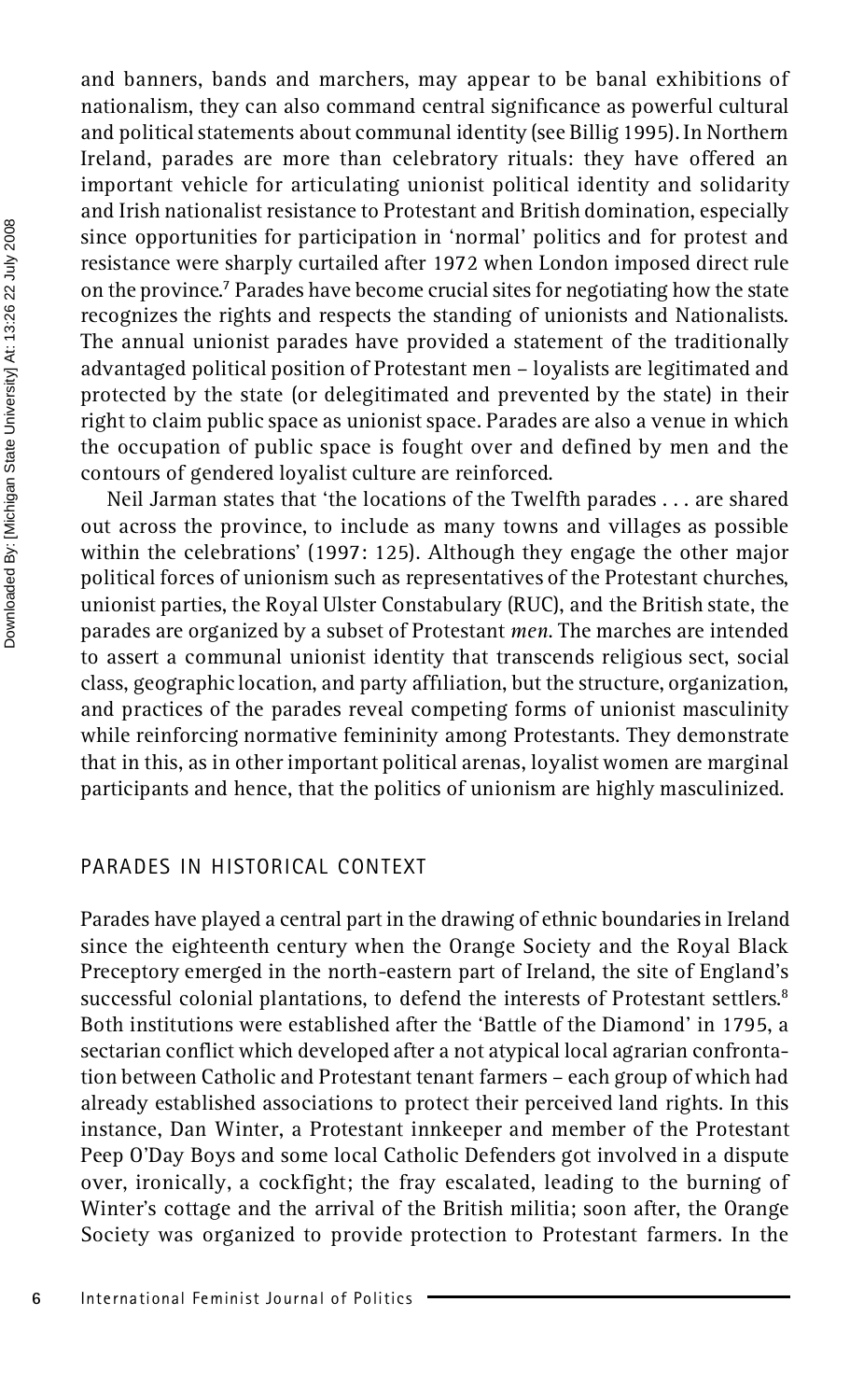ensuing century of conflict over Ireland's constitutional status, the Orange Society became the official Orange Order and its annual parades became a way of expressing Protestant unity and asserting territorial control.<sup>9</sup>

Orange lodges developed in the early nineteenth century, some growing out of craft associations and later out of associations of workers in particular industries; some emerged as associations of Protestant men in a particular village; and some out of the efforts of Protestant politicians, landholders and industrialists to promote Protestant solidarity and a sense of a common economic and political interest across class lines. Lodges also developed in association with particular churches and temperance groups (Jarman and Bryan 1996: 7–8). Some lodges functioned as hiring halls (especially in the Belfast shipbuilding and engineering industries). Most engaged in charity work in the Protestant community, and today many serve as bases for credit unions. In general, the lodges became spaces for men to gather for sociability, prayer, secret rituals, and for the promotion and sustenance of a collective identity as loyal Protestant Ulster *men* (see Gibbon 1975; Miller 1978). In addition to the Orange Order and the Royal Blacks, other entirely male loyalist organizations emerged to become critical participants in the politics of ethnic group rights and in the annual marches.<sup>10</sup> An Association of Loyal Orangewomen of Ireland was founded in the mid-nineteenth century as an arena for women to provide support to their loyalist menfolk.

From its inception, the exclusively male Orange Order was simultaneously devoted to religious and political purposes.<sup>11</sup> With the Home Rule struggle in the 1870s, Orangemen played a leading role in advocating that maintenance of the Union with Britain was necessary for the preservation of Protestantism in Ireland. The Order sought to assert the dangers of papism, Irish nationalism, and an Irish Catholic government. During the Home Rule debates, the Ulster Unionist Party forged a link with the Orange Order to activate popular support for maintaining Ireland's link to Britain, and by the turn of the century, the Order had developed into a major political organization with guaranteed seats on the Ulster Unionist Party Council. Mobilization by Orangemen was key to resistance to Home Rule and ultimately to the partition of Ireland. After partition, Orange unionists organized to preserve Protestant dominance of, and loyalty to, the state at Stormont and to the Union with Britain through gerrymandering of electoral boundaries, preferential treatment in employment and housing, manipulation of the legal system, and derogation of civil rights (Bew et al. 1979; O'Leary and McGarry 1996). During the Stormont years (1921–72), there was little distinction between Orangeism and unionism: each of the Prime Ministers, almost all Unionist cabinet members, every Stormont senator and all but two of fty-six Unionists elected to Westminster were Orangemen. In nearly every case, the exceptions to Orange membership were women who could not join the patriarchal Order (See 1986: 110).

Today, the Orange Order continues to foster Protestant unionist identities and solidarity. Virtually every town and village in Northern Ireland has a local lodge; there are 1,400 lodges in all of Ireland, but the vast majority are located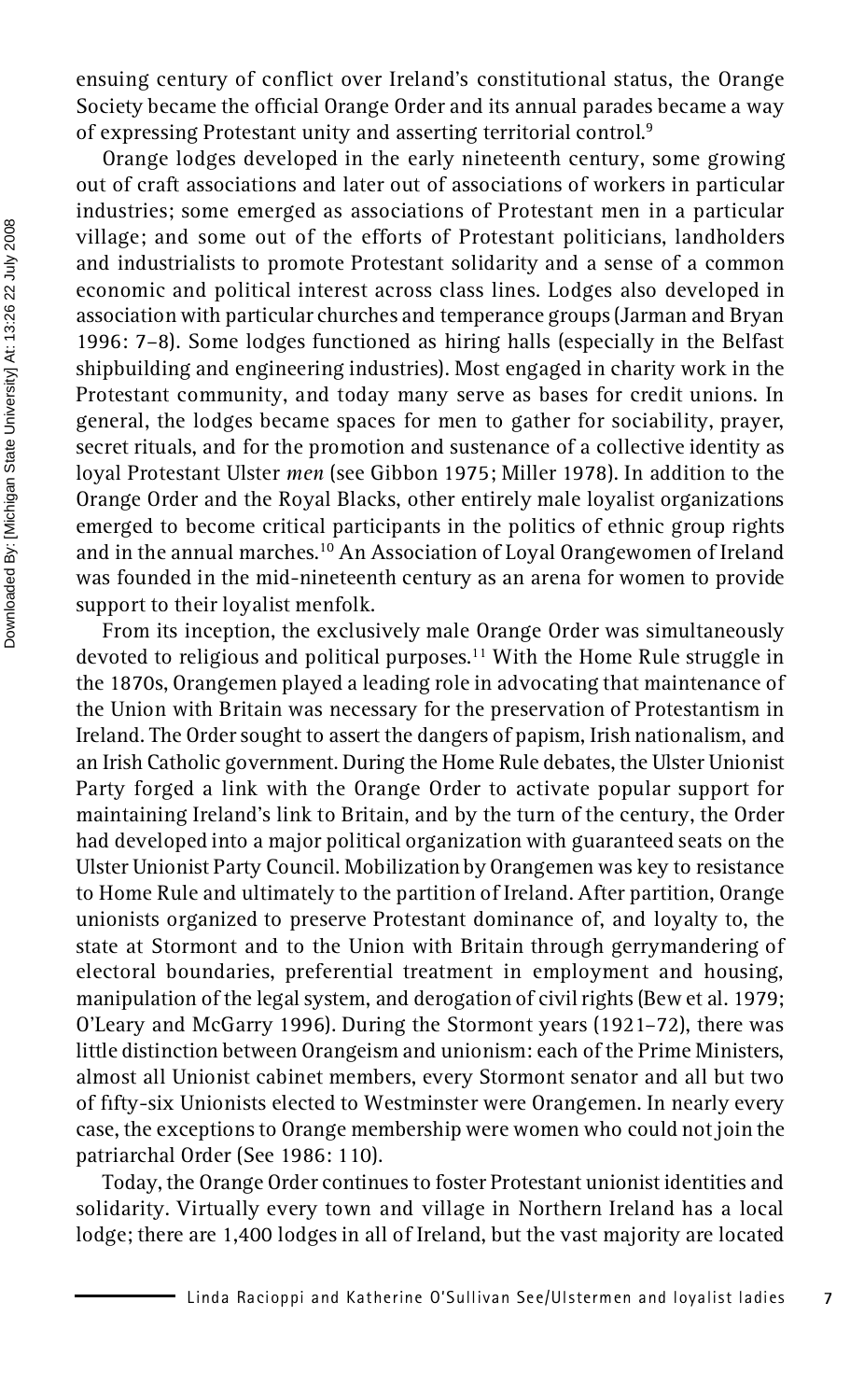in the North (Jarman and Bryan 1996: 7). One source puts the number of Orangemen at between 40,000 and 50,000.<sup>12</sup> Lodges can serve a wider commu nity as well as their own members. As the Orange Order points out:

Orange halls provide a focus for many and varied activities from dances and socials to religious meetings, aerobics classes, etc., etc. Halls also act as a kind of local museum by collecting and displaying old photographs of local people and events important to the folk-memory of the community.

(Montgomery and Whitten 1995: 9)

Local Orange lodges and the Grand Orange Lodge of Ireland remain a crucial base for forging a unitary Protestant men's identity across denominational lines and for mobilizing Protestant support for unionism. The most obvious manifestation of that support has been through the Orange Order's sponsorship of parades that commemorate key events in Protestant and Ulster history, especially the annual remembrance of the Battle of the Boyne and the Siege of Derry. Not only do lodges organize the actual marches, they also prepare the town for the annual celebrations by putting up decorations and arches. By defining and defending the 'traditional' routes of the marches, by organizing these ritualized expressions of Protestant British identity, Orange lodges serve as authoritative custodians and inventors of loyalist tradition and as influential political actors. It is not surprising then that in the 1990s Orangemen have become important participants in negotiations with the Government and Catholic residents groups over the 'right to march.'

The parades themselves have consistently been instigators of inter-ethnic conflict and state intervention.<sup>13</sup> Prior to the Home Rule struggle, restrictions on both Catholic and Protestant parading were frequent, with the British government even banning partisan parades for several years (e.g. from 1832 to 1845 and again from 1850 to 1867). With the Home Rule struggle in the late nineteenth century, parading became central to mobilization for and against the Union. However, British officials responded differently to unionist and nationalist marches and counter-demonstrations – often repressing nationalist and Catholic parades but tolerating or condoning marches by Orangemen (Jarman and Bryan 1996: 4-5).<sup>14</sup> After partition, the Stormont regime designated 12 July a bank holiday and sanctioned Orange parades. These rituals of Protestant unity, control over territory, and identification with Britain thrived during the Stormont years, as Protestants could easily assert their prerogative to march, even in predominantly Catholic areas. During the period of direct rule and throughout the 'Troubles' these annual rituals continued under the gaze of the British state; but from the mid-1980s, as London engaged in negotiations and agreements with Dublin, the number of loyalist parades and contention about the parades steadily increased.<sup>15</sup> Anglo-Irish cooperation signaled for many unionists that the constitutional status of Northern Ireland was in jeopardy, and as they had during the Home Rule struggle, Protestants used the parades as a venue for political action against change in the Union.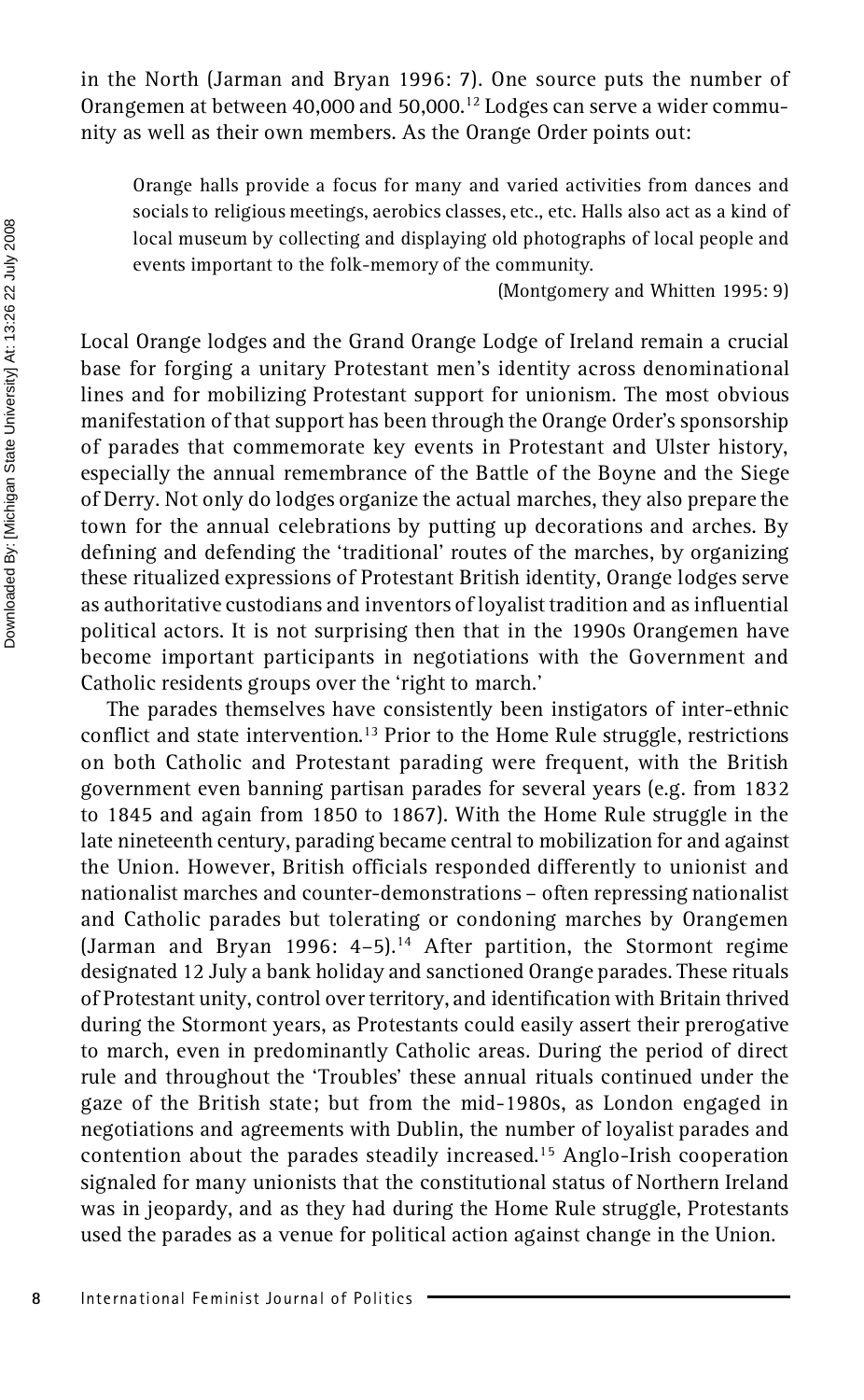In the 1990s, as IRA and loyalist paramilitary cease-fires defused overt violence, parading became a central point of contention and symbolic repository for the tensions between the Protestant and Catholic communities and the British state.<sup>16</sup> Rancorous debates arise about the right to march, especially the 'traditional routes' of Orange loyalists through predominantly Catholic neighborhoods: Catholics arguing that the parades constitute an expression of ethnic triumphalism on the part of Protestants, and Protestants maintaining that this is a civil right, an expression of religious freedom and cultural identity. The British government responded initially by promulgating a parades act, later by engaging in high-level negotiations (some even involving the Taoiseach and Foreign Minister of Ireland, the British Secretary for Northern Ireland, and the British Prime Minister), and more recently by establishing a Parades Commission with the authority to regulate march permits, re-route marches, and restrict the forms of music and types of instruments. Loyalists have seen each of these measures as one more step by their own Government to curtail their liberties, devalue their traditions, allow Dublin interference, and undermine the Union (Montgomery and Whitten 1995: 15–16).

From this brief survey of the history of the Orange Order and parading, it should be clear that both the Order and its annual marches serve intertwined purposes: they construct Protestant communal identity across class and denominational lines; and they reinforce the sensibility that men are responsible for the defense of the Union. Historically, they were a mechanism for bringing together male workers, farmers – landowners as well as tenants, and shop keepers dispersed in rural Ulster. With urbanization, city marches also developed, bringing together men from across the class spectrum to assert the primacy of their Protestant and unionist solidarity.<sup>17</sup> Critical to political mobilization, the marches have always been occasions for social solidarity and articulation of communal ideals across class lines; and they have become one of the most public arenas for articulating the meaning of 'loyalty' to the Crown. Under the auspices of the all-male Orange Order, regulated by a male-dominated state, parades have also been crucial assertions of *male* ethnic identity. In short, they have reinforced cultural ideals and a political order in which men constitute the ethno-gender regime.

#### PARADING GENDER AND UNIONISM

What are the social practices of parading that help constitute the ethno-gender regime? The Twelfth parades are preceded by a night of festivities in Protestant neighborhoods and communities. Ulster men and boys take charge of the preparation and organization of these festivities. While the Orange Order is responsible for the parades, there is much broader participation in preparation for the Eleventh. For days, neighborhood men and boys gather wooden pallets, old tires, furniture, and burnable refuse into huge piles to construct bonres. The bonfire lots are constantly guarded, often by young boys assigned to insure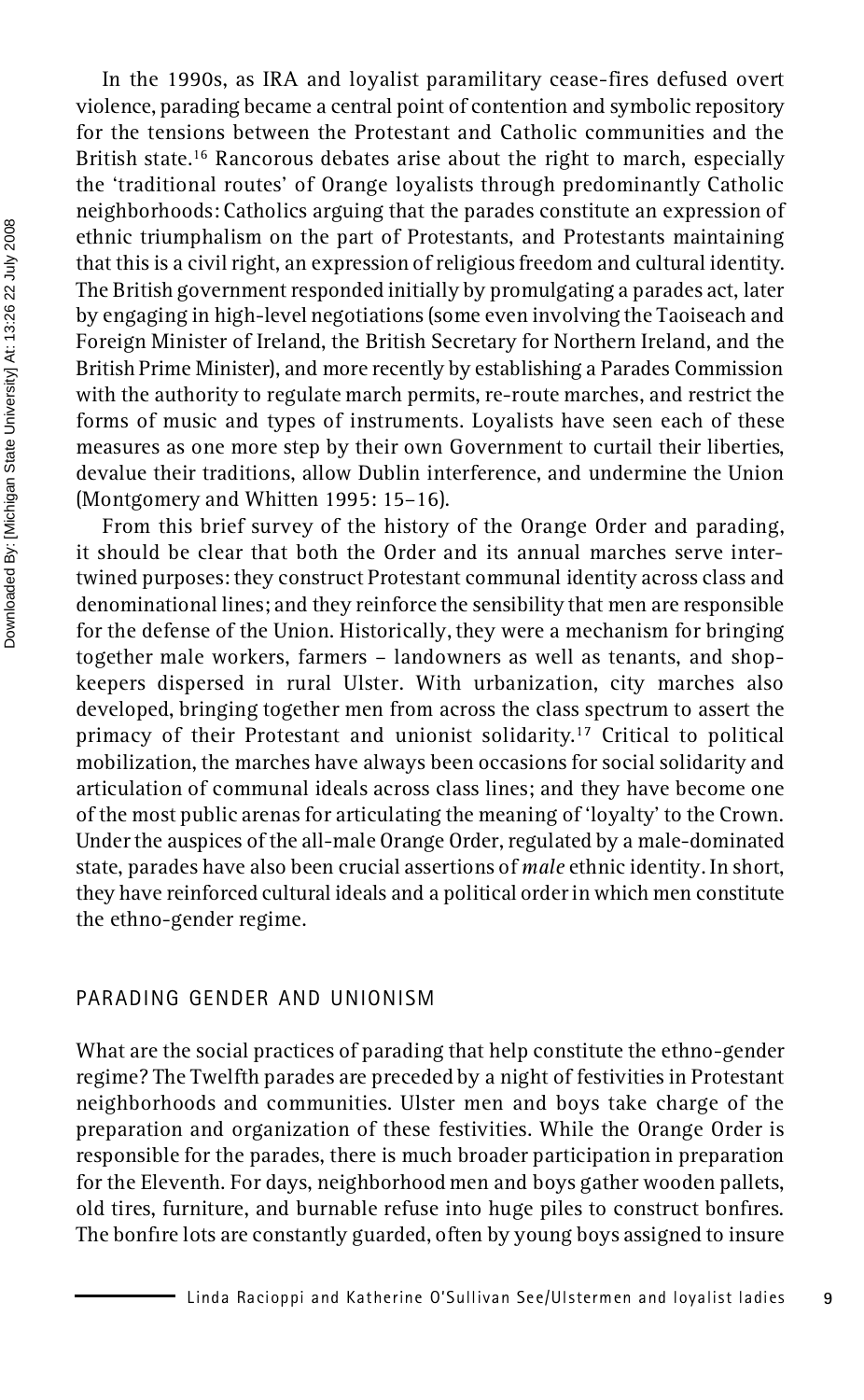

Figure 1. Boys guarding the bonfire preparations, Sandy Row, Belfast, July 1998.



*Figure 2. Blacks in the Belfast parade, Lisburn Road, 12 July 1997.*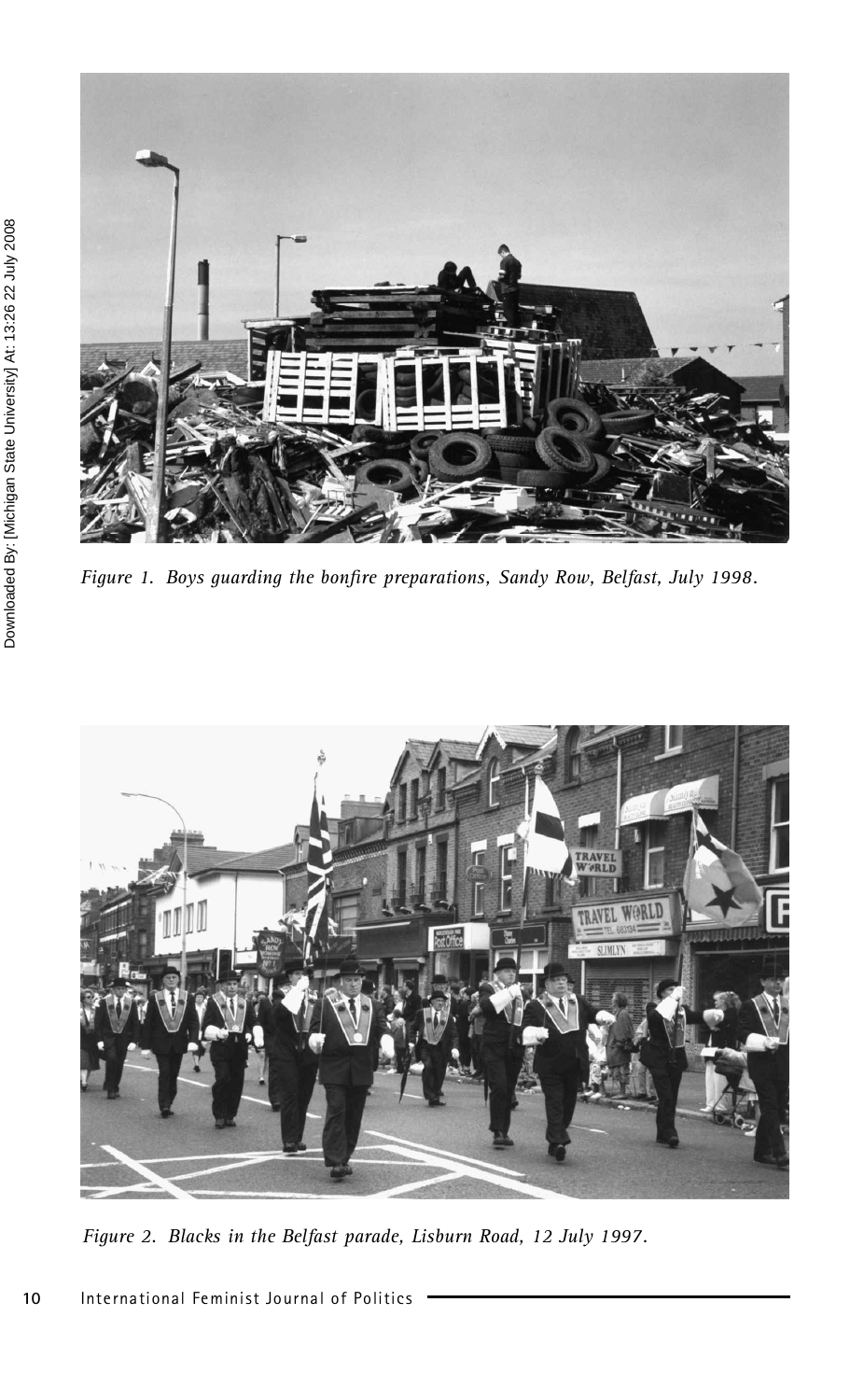that no interloper destroys or steals the stash (Jarman 1997: 99–100). On the night of the Eleventh, neighborhood residents gather to carouse, sing loyalist songs (some of which are egregiously anti-Catholic), and light the bonfire; the night culminates in the burning of an effigy of Lundy, the general who had prepared to surrender Londonderry during the siege in 1689.<sup>18</sup>

In contrast to the revelry of the Eleventh, the marches the following day are intended, first and foremost, to demonstrate the face of 'respectable Orange Protestantism.' The parades themselves are centered around a ceremony of prayers, hymns, and religious sermons. Orangemen march to and from a site where a service will be held. While all are centered on the religious service, urban parades tend to be more secular and working class than rural parades which also include a larger number of mature and middle-class marchers (Jarman 1997: 117). The parades are quite carefully structured, following a general pattern across the province. They begin with a color guard carrying the Union Jack, the Orange standard, and the Ulster flag.<sup>19</sup> These are followed by the banner of the host lodge, behind which walk the men of the lodge in rows. The lodges are sometimes preceded by a car, carrying brethren too infirm to walk, as well as supplies for the lodges and the associated bands. These cars are usually decorated with orange lilies, signs indicating the lodge number, or political posters signaling support for a contentious parade (such as Drumcree) or opposition to 'Dublin interference.' Each demonstrating lodge in turn carries its own banner. These are large, often made of silk, and quite expensive. They feature embroidered or painted pictures of biblical or political events or persons, such as the victory of William at the Boyne, the Apprentice Boys at Derry, soldiers at the Battle of the Somme, Edward Carson, or Jesus at Gethsemane. They may also include a political slogan such as 'No Surrender,' or 'This We Will Maintain.'<sup>20</sup> Sometimes the banners will have long streamers attached, which are usually carried by boys (though occasionally by girls). The men in the procession dress in their 'Sunday best' and wear collarettes which are decorated with medals signifying lodge afliation and position. In general, the men are well groomed and sober in mien. Occasionally, an Orangeman is accompanied by his young son. The Blacks, wearing bowler hats and white gloves, and many carry a walking stick or umbrella, walk together with their Orange lodge. Their demeanor is not militaristic but restrained and business-like; however, they may chat among themselves as they walk, occasionally waving to friends or even leaving the procession for short periods of time to talk with spectators they know or grab a soft drink.

Many lodges are followed by a band hired for the occasion. The bands range from the clearly professional to small-town groups relying on neighborhood talent to urban, mostly working-class 'blood and thunder' bands. Some are all flute ('silver') bands; most include accordion, bagpipes, or flutes with drums. Flute bands are of two types: 'melody' and 'blood and thunder' (Jarman and Bryan 1996: 32). Although melody flute and accordion bands may include girls, most bands are dominated by men; bagpipe and blood and thunder bands are exclusively male; and in all cases, only men are drummers. Moreover, the drum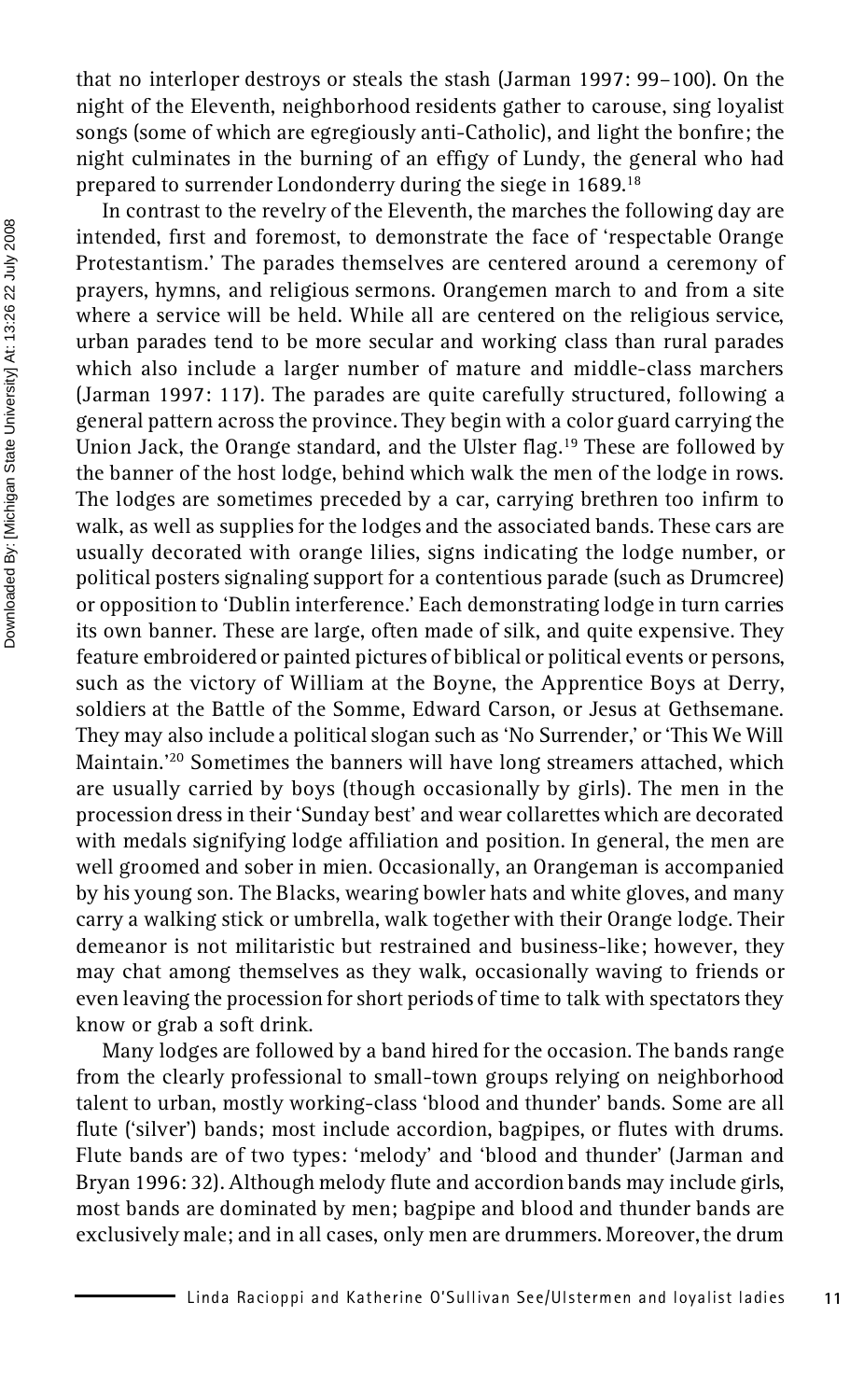majors who precede some of the bands, dazzling the crowd with their display of strenuous power-twirling, are men. Traditionally in Ulster, bands have included a Lambeg, a drum of enormous size and sound. Some of the bands play traditional British anthems and Protestant hymns; others, especially the blood and thunder bands, are more explicitly triumphalist, playing more popular and 'kick the pope,' tunes. All bands play 'The Sash,' a song which refers to the collarette worn by all Orangemen. While there is no singing in the parades, the words of popular tunes like 'The Sash' will be familiar to most spectators and evoke the central themes of the Twelfth:

For those brave men who crossed the Boyne have not fought or died in vain, Our Unity, Religion, Laws, and Freedom to maintain, If the call should come we'll follow the drum, and cross that river once more, That tomorrow's Ulsterman may wear the sash my father wore!

It is old but it is beautiful, and its colours they are fine, It was worn at Derry, Aughrim, Enniskillen and the Boyne. My father wore it as a youth in bygone days of yore, And on the Twelfth I love to wear the sash my father wore.

The relation between the Orange Order and the bands is problematic. The bands attract an audience, enhance the festive spirit, and generate enthusiasm. But the blood and thunder bands are especially boisterous. Moreover, these bands are often egregiously sectarian and provocative, carrying banners that reflect their support of loyalist prisoner groups or paramilitary organizations, or naming themselves after men who died in paramilitary activities, or playing explicitly anti-Catholic music. The appearance of blood and thunder band members generally contrasts starkly with that of the Orangemen, particularly the Blacks in the parade. It is not unusual for band members to be heavily tattooed, to wear gold-hoop earrings, to have close-cropped, even shaven heads, and to present muscular physiques. And it is not unusual for the blood and thunder bands to be followed by rowdy groups of inebriated spectators who chant paramilitary slogans. Since 1986, the Orange Order has required bands who are hired to play in marches to sign a contract agreeing to good behavior and to regulations on what can be worn and played, and restrictions on the use of alcohol, but these contracts are difficult to enforce and perhaps more honored in the breach (Montgomery and Whitten 1995: 15). While the Orange Order may want bands to attend the religious ceremony connected with the march, some band members prefer to take a break for a drink and smoke. It is quite clear that band members do not necessarily march out of religious conviction. For example, in Belfast, this can be starkly evident when marchers return from the religious service. The return march down the Lisburn Road in 1997, for example, had a more carni valesque atmosphere than the generally sober march *to* the service. Despite a steady rain that year, many band members (and some Orangemen) danced through the streets, costumed as coolies, cavemen, and clowns.<sup>21</sup> In contested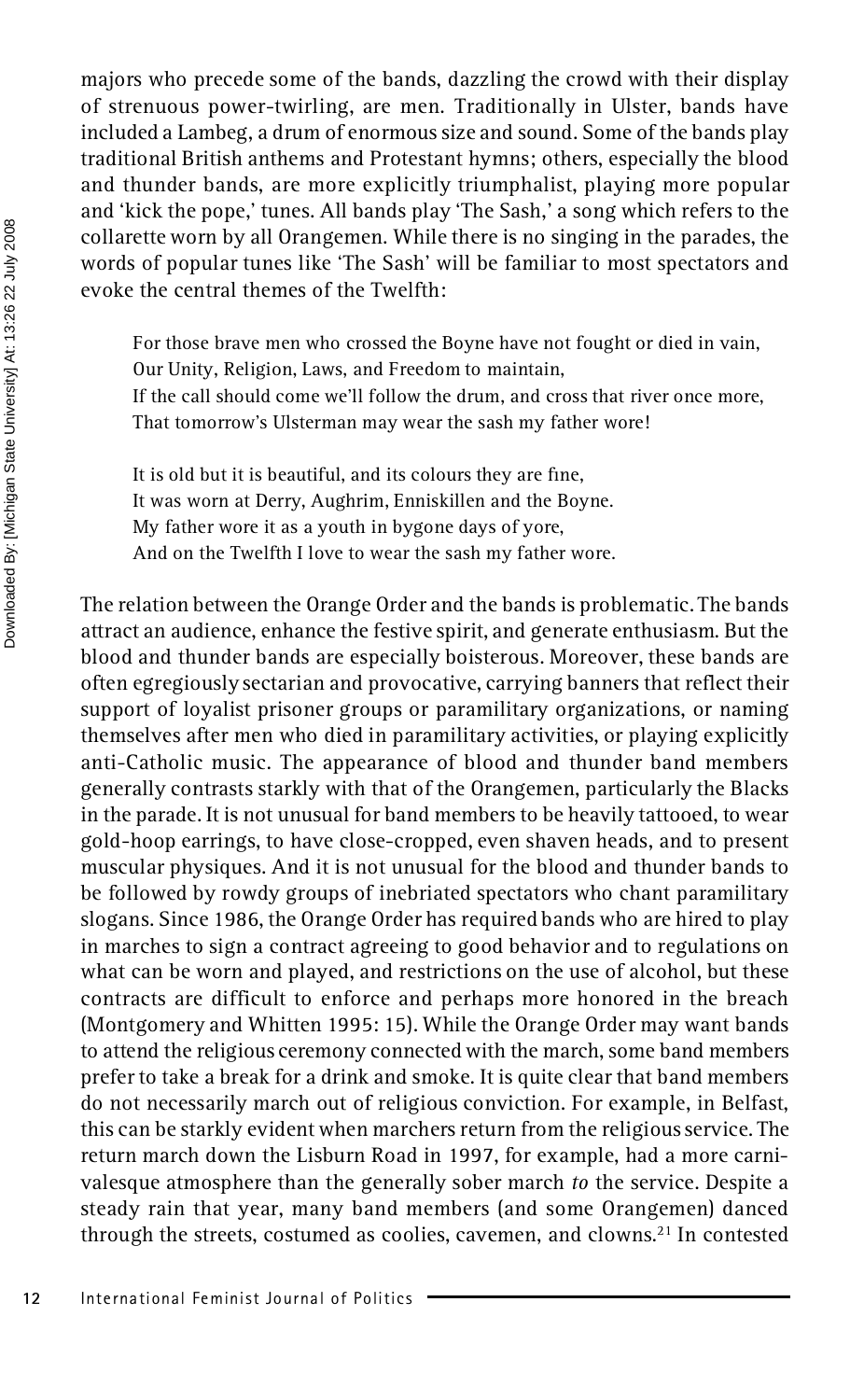marches, however, the atmosphere is not playful and bands have often played a confrontational role. For example, one year in Portadown, bands gathered and marched toward the police who were blocking the entrance to the tunnel end of Obins Street; they turned away just before reaching them, in a symbolic thrust and parry (Bryan et al. 1995: 28–9).

Where are the women on the Twelfth? Organized by the exclusively male orders, generally dominated by male bands, the marches constitute expressions of *masculine* loyalism. Within the Orange Order, women are subsidiary participants in these marches: a ladies' lodge must be invited by a men's lodge in order to walk and only a few women's lodges join these demonstrations. For example, at the Twelfth in Belfast in 1999, of the 250 lodges that marched in the parade, only three were women's lodges. Like the men, the women marchers dress alike wearing suits or dark skirts, white blouses, and orange collarettes. Some wear white gloves and hats as well. Although most of the bands are exclusively male, women and girls may be included in accordion and melody flute bands and occasionally march with a band's color party and carry the flags or streamers attached to banners (Jarman and Bryan 1996: 32). And in Belfast in 1999, one of the 150 bands in the Twelfth parades was an all-female band. The small number of women and girls marching in lodges and bands are avid participants in demonstrations; most others participate as spectators, standing on the sidelines and watching their Orangemen walk. As Olive Whitten, County Grand Mistress of Armagh, and Grand Treasurer and Deputy Grand Mistress of the Association of Loyal Orange Women of Ireland, says:

Although I have attended the Twelfth demonstrations for many years and have been a member of the Association of Loyal Orange Women of Ireland for over thirty years, I have no regrets at our members not being invited to take part in the parade {in Portadown}. I enjoy standing on the sideline, watching the parade from beginning to end although my one desire always was to have been a playing member of a band.

(quoted in Lucy and McClure 1997: 150)

Most women participate by bringing children to the march, by providing lunches, and by cheering on their menfolk. Some teenage girls attend with their families, but others, especially in urban areas, attach themselves to particular bands and follow them along the march route. Some girls wear shirts with band logos on them; others wear team sport shirts that identify them as supporters of Ulster or British teams or of neighborhood bands associated with particular teams. For all these women – mothers, wives, daughters, band supporters – the dominant femininity is to be supportive of their men's political and cultural leadership and their expressions of Ulster Protestantism: women are there to cheer on the brethren and/or the bands.<sup>22</sup>

The ritual formula to these long-practiced marches reinforces a gendered ethnic order that appears highly dichotomous; simultaneously, this formula reinforces a sense of the continuity of traditions and of the historical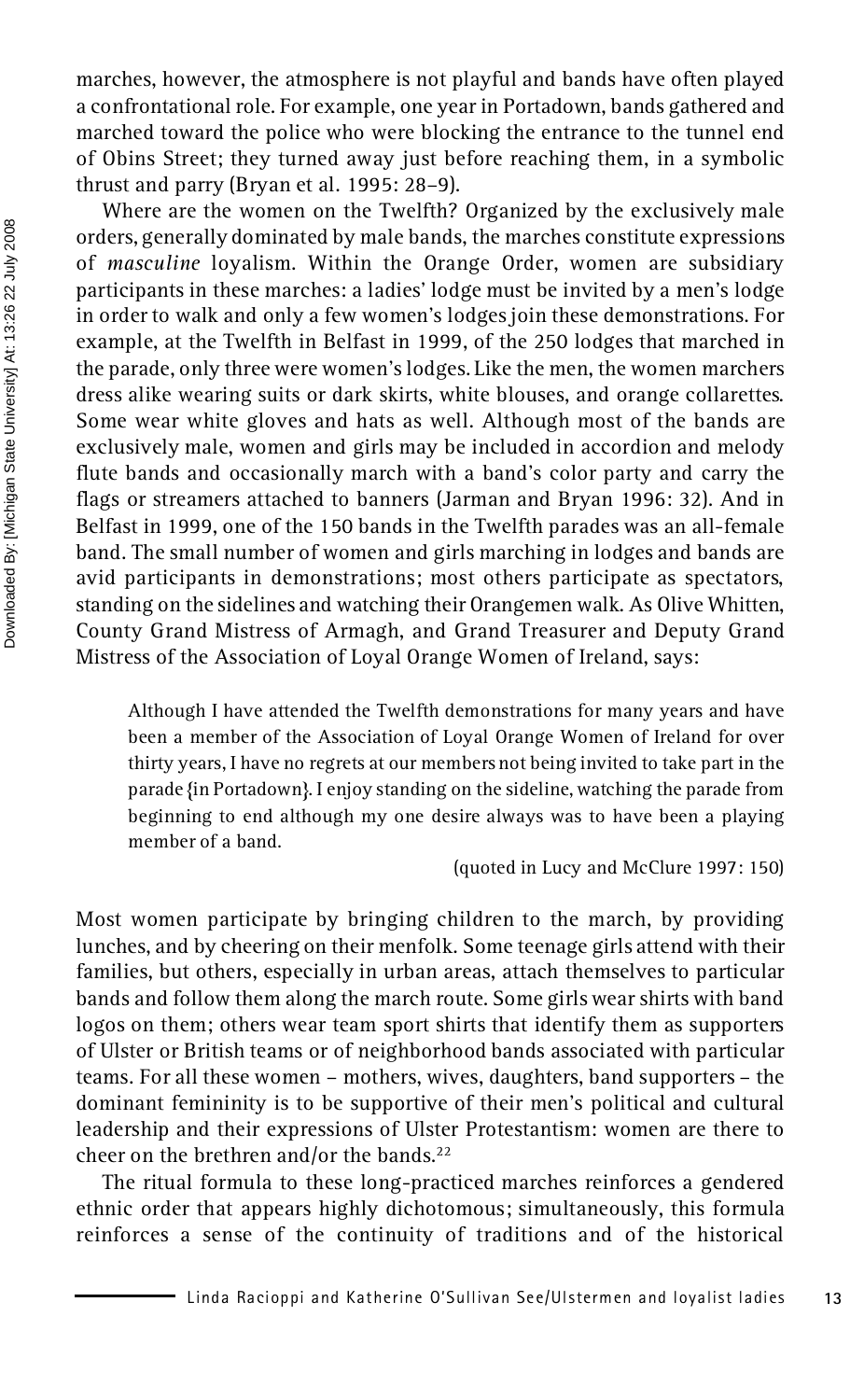Downloaded By: [Michigan State University] At: 13:26 22 July 2008 Downloaded By: [Michigan State University] At: 13:26 22 July 2008

# significance of the parades. From the perspective of Protestant unionists, these marches are celebrations of faith and freedom that are key to their ethnic identity. From the perspective of many Catholics, however, demonstrations, especially those that pass through Catholic neighborhoods, are often seen as triumphalist symbols of Protestant privilege. Because the parades – especially those through Catholic areas where the 'right to march' is not recognized by the residents – have precipitated violence on so many occasions, the Government has sought to regulate some of the marches and the behaviors of the men who participate. For example, some marches have been banned by the RUC entirely and marching bands in Belfast are no longer allowed to carry Lambegs. Similarly, in recent years, at some controversial parades, no blood and thunder bands have been allowed, and Orangemen literally have received marching orders from the police or the Parades Commission: the number of men who can march has been limited and men have been required to walk in ranks of particular size. The regulations have had the effect of managing men's behaviors and, by extension, legitimating certain forms of masculinity. Examination of the case of Portadown – one of the most controversial march sites and a flashpoint for conflict – reveals the ways in which the ethnic conflict is managed at the same time that masculinities (and femininities) are (perhaps inadvertently) regulated.

#### Portadown

A predominantly Protestant (70 per cent) town in a rural area near Belfast, Portadown has long been a center of loyalist politics, the kind of politics most opposed to the premises underlying the peace process: that Sinn Fein should be included in negotiations and that the constitutional status of Northern Ireland could change. The annual parade from Portadown to the Drumcree Church of Ireland is of powerful significance to Orangemen. 'This service occupies a special place in the Orange calendar because the Drumcree annual service is almost as long established as the Order itself' (Lucy 1996: 1). Since 1809, country lodges would march and assemble in Portadown and then march a route down Obins Street to the parish church. In 1972, despite opposition from Catholic residents, the British Army permitted an Orange parade through the Catholic Obins neighborhood; again in 1981, the RUC batoned Catholic protesters who sought to re-route the Drumcree parade. By the mid-1980s, however, the controversy over parading shifted as the Government sought partial accommodation with nationalists. In July of 1985 and 1986, the Government re-routed the Orange parades away from the Catholic Obins and Tunnel neighborhoods to Garvaghy Road (where there was not yet a mobilized association among the Catholic residents), and later banned the annual march on Apprentice Boys day. Loyalists clashed with the RUC, protesting these government repressions of their 'Protestant liberties.' It is not surprising then, that Portadown in the traditional heartland of Orangeism would become a major site for Protestant mobilization and ethnic conflict a decade later.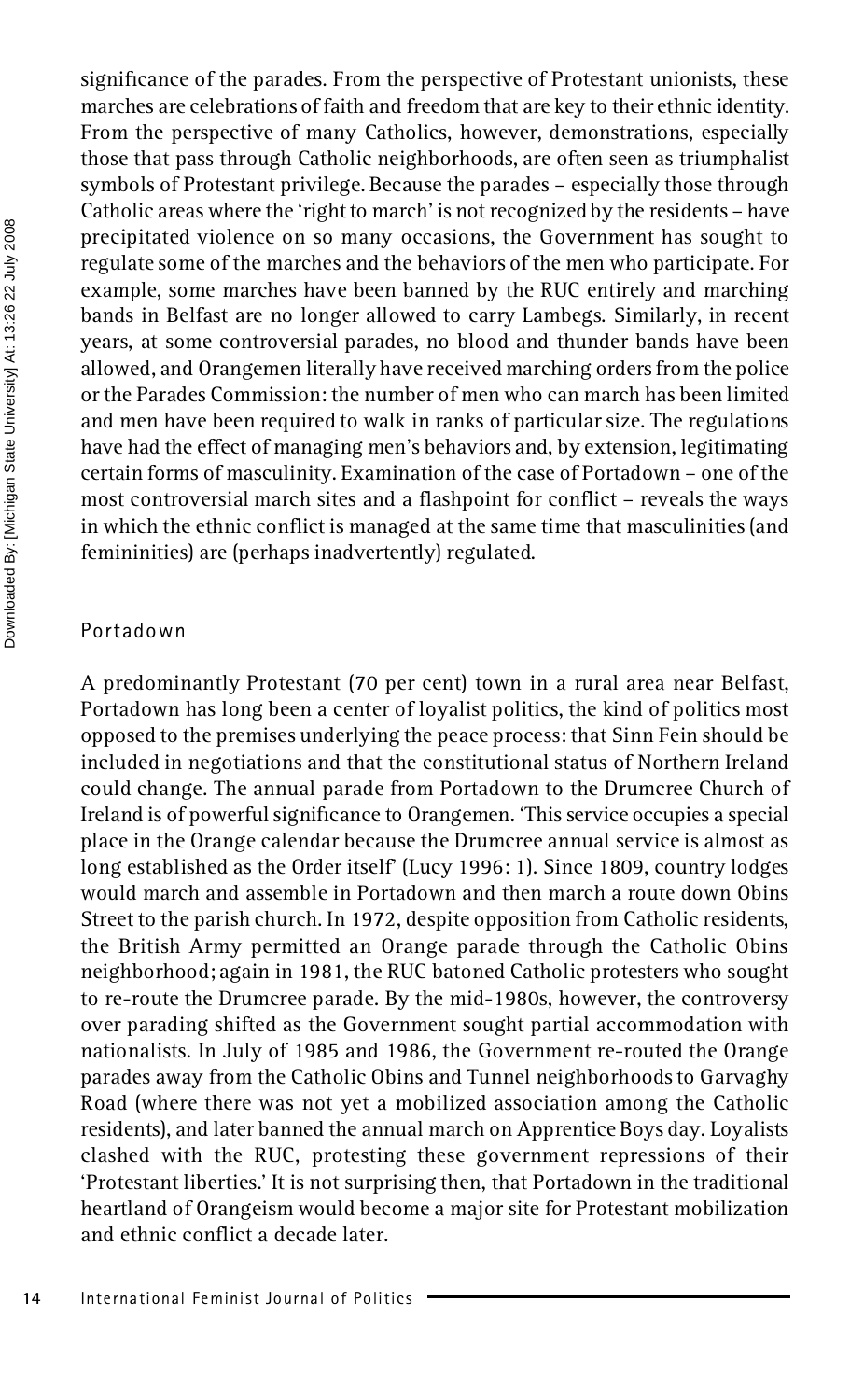During the summer of 1995, the Catholic Garvaghy Road Residents Group mobilized unsuccessfully to re-route the annual Twelfth march away from their neighborhood. As marchers assembled at the Drumcree parish field on Sunday 9 July, residents of the Garvaghy Road staged a sit-in protest to block the loyalist return. The RUC warned the Orangemen that they could not guarantee their safe return down the Garvaghy Road and a 'stand-off' between the marchers and the RUC ensued. As word of the stand-off spread, a mass rally was planned and thousands of loyalist men and women traveled to the streets of Portadown and the fields around the Drumcree parish church to support the marchers. David Trimble, at that time a local MP and leader in the Ulster Unionist Party, spoke to the crowd: 'I am here supporting the right of Portadown District to march their traditional route, the route they have taken for the last 188 years' (quoted in Jarman and Bryan 1996: 62). The Reverend Ian Paisley, MP, MEP and leader of the Democratic Unionist Party, addressed the rally wearing his Apprentice Boys garb <sup>23</sup>:

There can be no turning back on this issue – we will die if necessary rather than surrender. If we don't win this battle, all is lost, it is a matter of life or death. It is a matter of Ulster or Irish republic, it is a matter of freedom or slavery.

(quoted in Lucy 1996: 29–30)

With Orangemen refusing to disband, after a day of extensive negotiations, the RUC finally permitted them to walk down the Garvaghy Road, restricting the march to local members of the Portadown lodges and forbidding any music. Catholic residents observed the return in silent protest. At the end of the Garvaghy Road, as the marchers re-entered Protestant territory, they were met by Trimble and Paisley who expressed their jubilance over the Orange victory by dancing a jig.<sup>24</sup>

But despite this appearance of loyalist solidarity, Portadown revealed the potential fractures among the men of the Orange Order and in unionism more broadly. Within the Orange Order, one of the executives, Joel Patton, who believed that the Orange leadership had been far too accommodating on the parade issue, mobilized a group of disgruntled members, known as the Spirit of Drumcree, which adopted the motto 'Walk, Don't Talk.'<sup>25</sup> Unionists outside the Order as well questioned whether the Protestant 'right to march' would be adequately protected and whether negotiating over routes, forms of partici pation, and other measures designed to reduce tensions simply had the effect of suppressing all expressions of Protestant loyalist identity. The debate about the 'right to march traditional routes' was hardly resolved, therefore, by this end to the stand-off in 1995. Indeed, according to Orange officials, Graham Montgomery and J. Richard Whitten, the Drumcree stand-off had 'great symbolic significance . . . It helped restore confidence to the wider Protestant community at a time of suspicion and uncertainty over the political situation' (quoted in *Belfast Telegraph* 25 June 1996: 9).

In 1996, despite requests for negotiations from Breandan MacCionnaith, the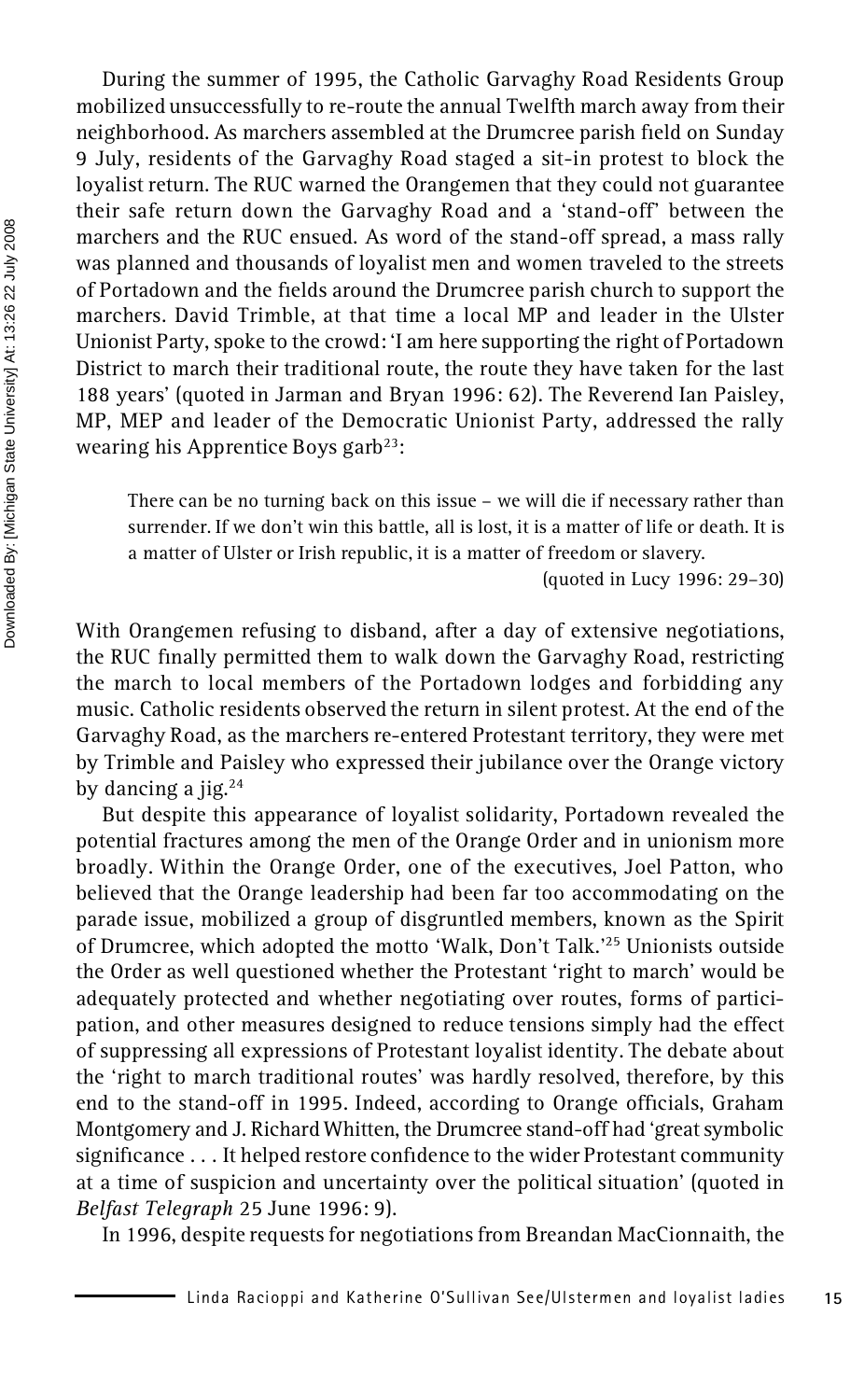chairman of a coalition of Catholic residents, David Trimble and the officers of the Orange Order refused to meet with the group. MacCionnaith, now a local community organizer, had been jailed for six years for his part in a bombing of the Royal British Legion Hall in Portadown in the early 1980s, a history unlikely to make him an acceptable negotiator to loyalists. Trimble stated that it was his policy to refuse to respond to a 'letter from a convicted IRA terrorist' (*Sunday Tribune* 12 May 1996).<sup>26</sup> For other loyalist leaders, the concerns of Catholics were not considered legitimate. For example, at a 'Right to March' rally held in Drumcree later in July, Peter Robinson, DUP MP and leading Orangeman, articulated this view:

Let no one think that the attempts to stop Orangemen and Apprentice Boys from marching the Roads of Ulster is because their music or their demeanor is an offence to residents in the areas in which they walk. In some of those areas, good for nothings, who would normally lie in their beds until 2 o'clock in the afternoon, set their alarm clocks for six in the morning in case they miss the opportunity to be offended. Other Republicans have been known to travel miles across the Province in order that they too can be offended . . . Everything green and Irish is to be promoted; everything orange, crimson and British is to be demonised.<sup>27</sup>

Not surprisingly given these attitudes then, mediators were unsuccessful in brokering settlements in subsequent years.<sup>28</sup>

The 1998 stand-off revealed the tensions within unionism about the politics of parading. The Parades Commission decided to re-route the marchers away from the Garvaghy Road, and barricades were erected by the RUC to prevent the Orangemen walking their 'traditional route.' Recalcitrant Orangemen camped out at Drumcree, waiting for the Government to again rescind the decision. As tensions mounted and sporadic rioting occurred around the province, loyalists firebombed a house in the predominantly Protestant town of Ballymoney, killing three young Catholic boys. The horror at this event was widespread and compounded by the discovery of ammunition, explosives, and a sub-machine gun at Drumcree (*Belfast Telegraph* 16 July 1998: 3). Protestant churchmen and political leaders, including high-ranking members of the Orange Order, denounced the murders, and some stated that the Orangemen had to take responsibility for their part in fostering sectarianism. A number of prominent chaplains resigned from the Orange Order; others issued a statement that they were 'bitterly ashamed' of the events that had been carried out in the name of Protestantism, and one Grand Chaplain cited the more than 600 gun and bomb attacks on the security forces at Drumcree as evidence that the Orange Institution had 'failed miserably' in its dedication 'to uphold the Christian faith' (*News Letter* 20 July 1998: 7). The institution and the parades that are supposed to symbolize Protestant unity had become a point of division. This was underscored in 1998 by the conspicuous absence of the new First Minister David Trimble – the UUP leader who had danced in jubilation with Ian Paisley when the Orangemen were allowed down the Garvaghy Road in 1995. The stand-off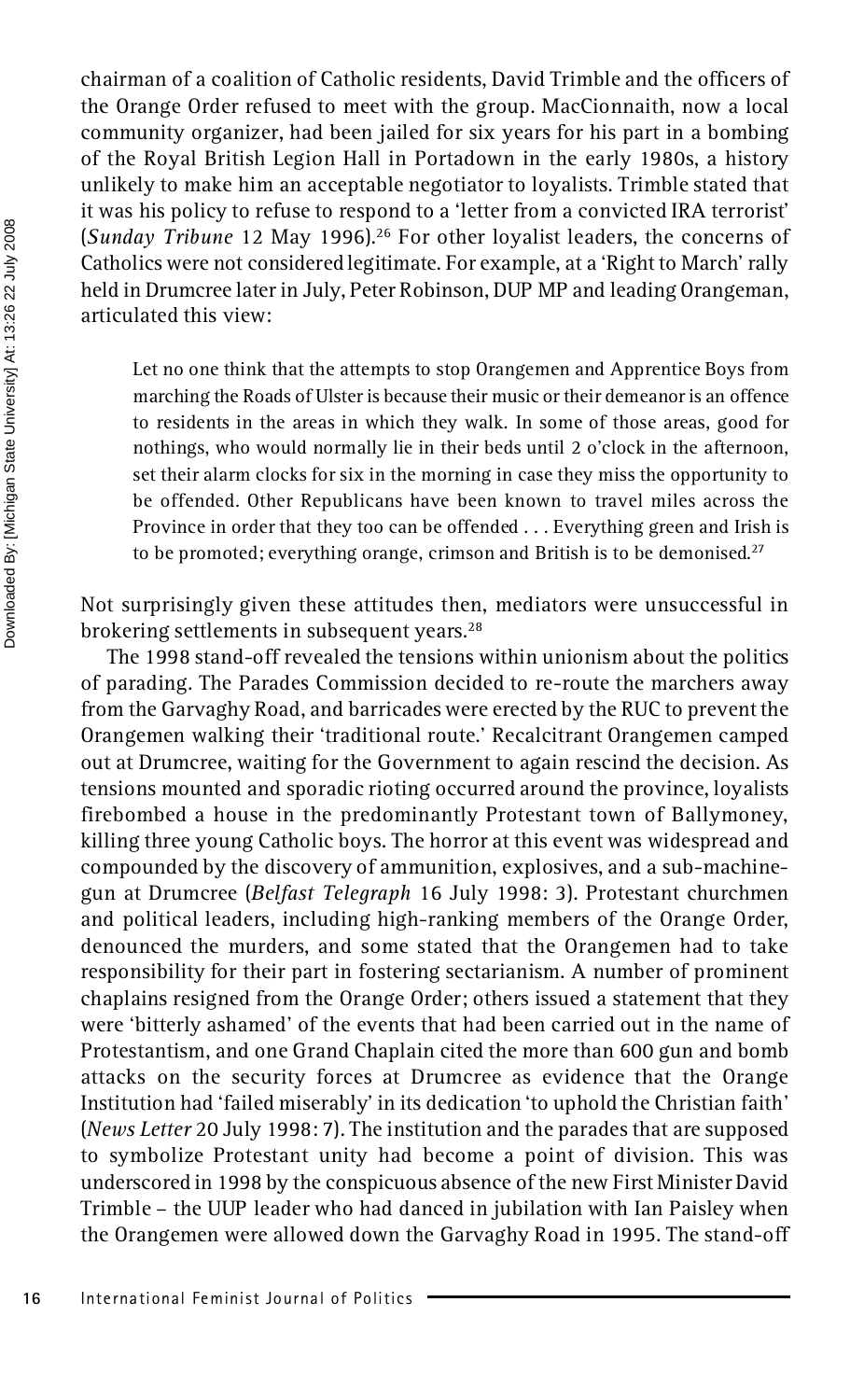has continued with District Master Harold Gracey camping out at the site in protest of the Government's refusal to allow Orangemen to march down Garvaghy Road, and with the Grand Orange Lodge of Ireland supporting the right of the Portadown brethren.

The debates over the right to march in Northern Ireland have been just as crucial for loyalist women as they have been for men; and women, too, have mobilized against marches being halted or re-routed. During the 1995 and 1996 crises in Portadown, one group, calling themselves Loyal Women of Ulster, circulated a petition to oppose re-routing. A spokeswoman for the group asserted: 'Re-routing is offensive to the Protestant people of Ulster. Even our own MPs are de-Protestantising our country which is still part of the U.K.' (*Ballymena Times* 23 October 1996). In Portadown, local unionist women were dismissive of the Catholic resident group's complaints – as the *Irish Times* pointed out: 'A group of women had no sympathy for the nationalists on the Garvaghy Road: "Why should we? I used to live on the Garvaghy Road before they took it over and we had to get out," said one' (*Irish Times* 11 July 1996: 3). At the sieges at Drumcree, women participated as they have traditionally during the marching season: assembling on the parish fields and in the church as loyalist wives and mothers. During the 1995 stand-off, women worked around the clock in the church hall to prepare meals for the men. As the Ulster historian, Gordon Lucy, records:

The women continued their valiant work of keeping everybody 'fed and watered . . . .' A Portadown Orangewoman explained what she was doing in the following simple and unadorned terms: 'We are doing this for the cause. We are 100 per cent behind our menfolk in their stand.'

(1996: 22)

At the 1996 stand-off, women also attended as supporters. The *Irish Times* reported that 'the women brought sandwiches in biscuit tins and made tea in the church hall. At lunchtime, those standing confronting the RUC were brought bowls of stew' (*Irish Times* 11 July 1996: 3). Again in 1998, groups of women banded together to support their Orangemen. A member of the newly formed Women's Orangemen's Support Group said: 'They're there for as long as it takes – and we're behind them 110%!' (*Belfast Telegraph* 6 July 1998: 3). In short, the pre-eminent expression of loyalist femininity at Portadown has been a femininity of compliance: supportive of 'our boys.'<sup>29</sup>

The gendered boundaries are stark in the case of Portadown. These have been marches of Orange*men*: they have been organized by the all-male order; with the exception of the all-girl Star of David Accordion Band in 1996, only males have marched in the processions; among loyalists, only men have participated in the negotiations with the RUC and the British government or opponents. The women who have figured prominently in media coverage of Portadown have been Dr Marjorie (Mo) Mowlam, former Secretary of State for Northern Ireland, Brid Rodgers, a prominent nationalist SDLP politician,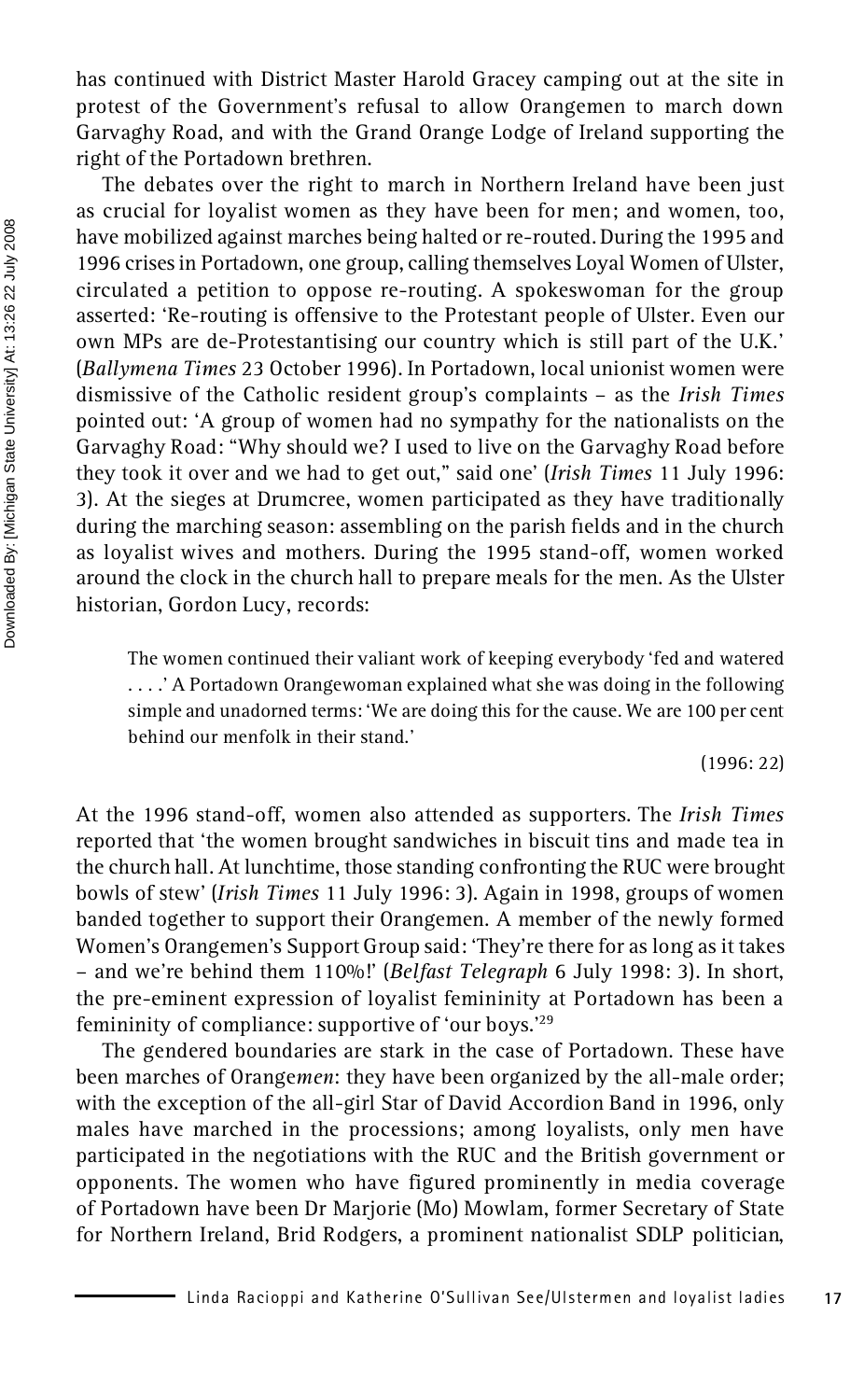and Rosemary Nelson, a lawyer who represented republican activists and who was murdered in March of 1999. It would, therefore, be easy to reduce marches in places like Portadown to a simple assertion of male boundary marking by Protestant men. And this is certainly one key dimension of the marches. But these are also normative expressions of what it should mean to be a *loyalist* man – and by extension, what it means to be a loyalist woman.

#### Rossnowlagh

On the same weekend that men of the Orange Order march in Portadown, large numbers of men and women converge on the small town of Rossnowlagh in County Donegal, Republic of Ireland. Rossnowlagh is a particularly attractive site for the only all-Ireland march.<sup>30</sup> Not only is this location beautiful, it has a high concentration of Protestants. The demonstration is held on a large field adjacent to an expansive beach with a panoramic view of the Atlantic. This setting has provided the kind of festive, family day out that many members of the Orange institution claim the Twelfth is about. Concession stands provide brethren and spectators with food and Orange paraphernalia (including egregiously sectarian books and memorabilia). Thousands of participants attend: flute and bagpipe bands accompany Orangemen and women from all over the island.

Ruth Dudley Edwards claims that 'Northern Irish Orangemen love the Rossnowlagh parade because there is no trouble and nothing to prove' (1999: 34). Despite the presence of Irish security forces, Rossnowlagh has never been plagued by the violence or controversy associated with marches in Northern Ireland. The site is located in a rural area, remote from any large population centers. It is reached by a narrow, winding road, awkward for large vans or buses. Not surprisingly then, the demonstration does not draw a large crowd of spectators. It is not only Rossnowlagh's geographic isolation that explains the peaceable tenor of the day but the very different dynamic of religious identity politics in the Republic. Given the close alignment of the Republic and Roman Catholicism and the small numbers of Protestants remaining there, Protestantism is not seen as a viable basis for ethno-national identity in the Republic. Indeed, the number of Protestants in the Republic has declined from nearly 10 per cent in 1911 to just 3 per cent in the most recent census in 1991 (*Irish Census* 1991: 14).

It would not be inaccurate to assert that the march at Rossnowlagh is so uncontentious because the national question has been 'solved' in the Republic and Ireland can easily tolerate the gathering of thousands of Protestants on a remote beach. Unlike in Northern Ireland, no territorial claims are made or signified by the march. On the other hand, Orangemen at Rossnowlagh are not unmindful that the 'solution' to the national question in the South resulted in a substantial decrease in the number and influence of Protestants. And for many Orangemen, this decline foreshadows the fate of Protestants in Ulster if there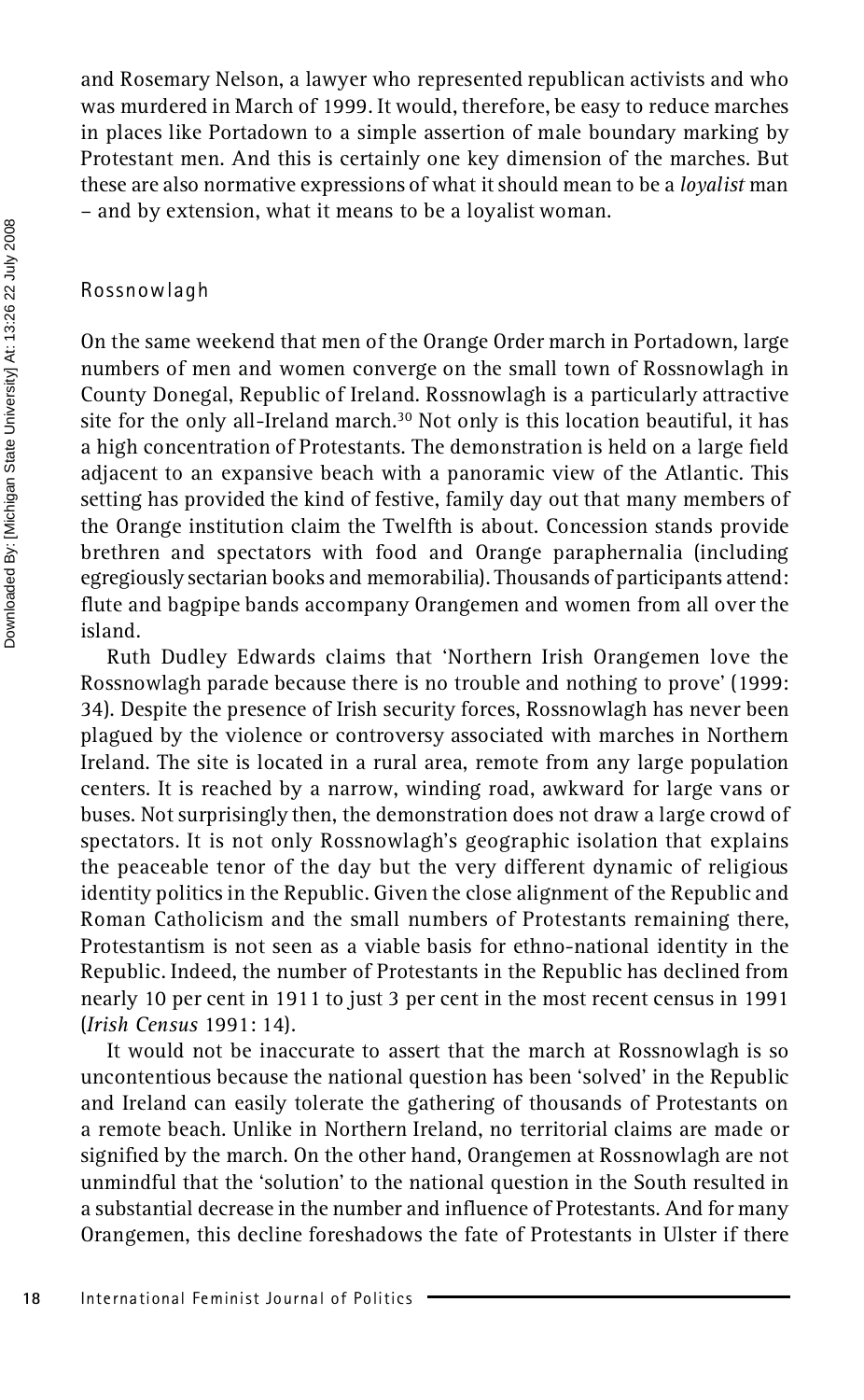is any change in the constitutional status of Northern Ireland. Nonetheless, the participants at this celebration of Protestantism in Ireland are scrupulous in emphasizing the *religious* purposes of their gathering and their intention not to offend their Irish Catholic host.

Intentionally considerate of the sensibilities of the Irish State, the marchers at Rossnowlagh display the respectable face of Orange Protestantism. The demonstration appears apolitical and non-militarized: the men are generally dressed in staid attire; no blood and thunder bands take part; no political posters or slogans are carried by the marchers. In this context, it is telling that there are larger numbers of women on parade. However, women's lodges still must receive written invitation from their menfolk in order to participate, and the number of women is still much smaller than that of men – less than one-fth of those marching. Here, too, the marchers and participants display a compliant femininity: they are conservatively dressed; many provide tea and sandwiches for this family outing; and few teenage girls follow the bands. Moreover, no women appear on the prayer platform which represents the central purpose of the gathering. Not surprising given that this is a Christian, largely evangelical and conservative experience, women's roles remain secondary to those of the men.

#### PARADING THE BORDERS OF GENDER AND ETHNICITY

Both the marches and the Protestant loyalist identity which they proclaim mark the ethno-national boundaries between Northern Ireland and the Republic, and within Northern Ireland between Catholics and Protestants, between nationalists and unionists, between 'their' neighborhoods and 'ours,' between 'their' history and culture and 'ours' and between 'their' power and status and 'ours.' The parades also reveal important boundaries between men and women and among men, both within the loyalist populace and across the political divide.

Our analysis of the marching season in Northern Ireland and sieges of Drumcree shows how parades reinforce three dominant and interrelated borders of critical importance to Protestant unionists: 1. those between unionists and nationalists; 2. those between Protestant men and women; and 3. those between respectable, middle-class Orange loyalism and a more confrontational, working class unionist masculinity. While the first boundary has received the most attention in the scholarly and popular literatures, a parade, as Bryan et al. point out, is:

more than just a marking of territory, it is a central cultural icon. It is not taking place simply to give an aggressive message to the nationalist community but is, for many, symbolic of the identity of the Protestant community. It plays a specific political role within that community and is therefore a political resource within the politics of unionism . . . The Orange parades are also occasions for the playing out, and resolution, of conflicts within the Protestant community.

(1995: 60)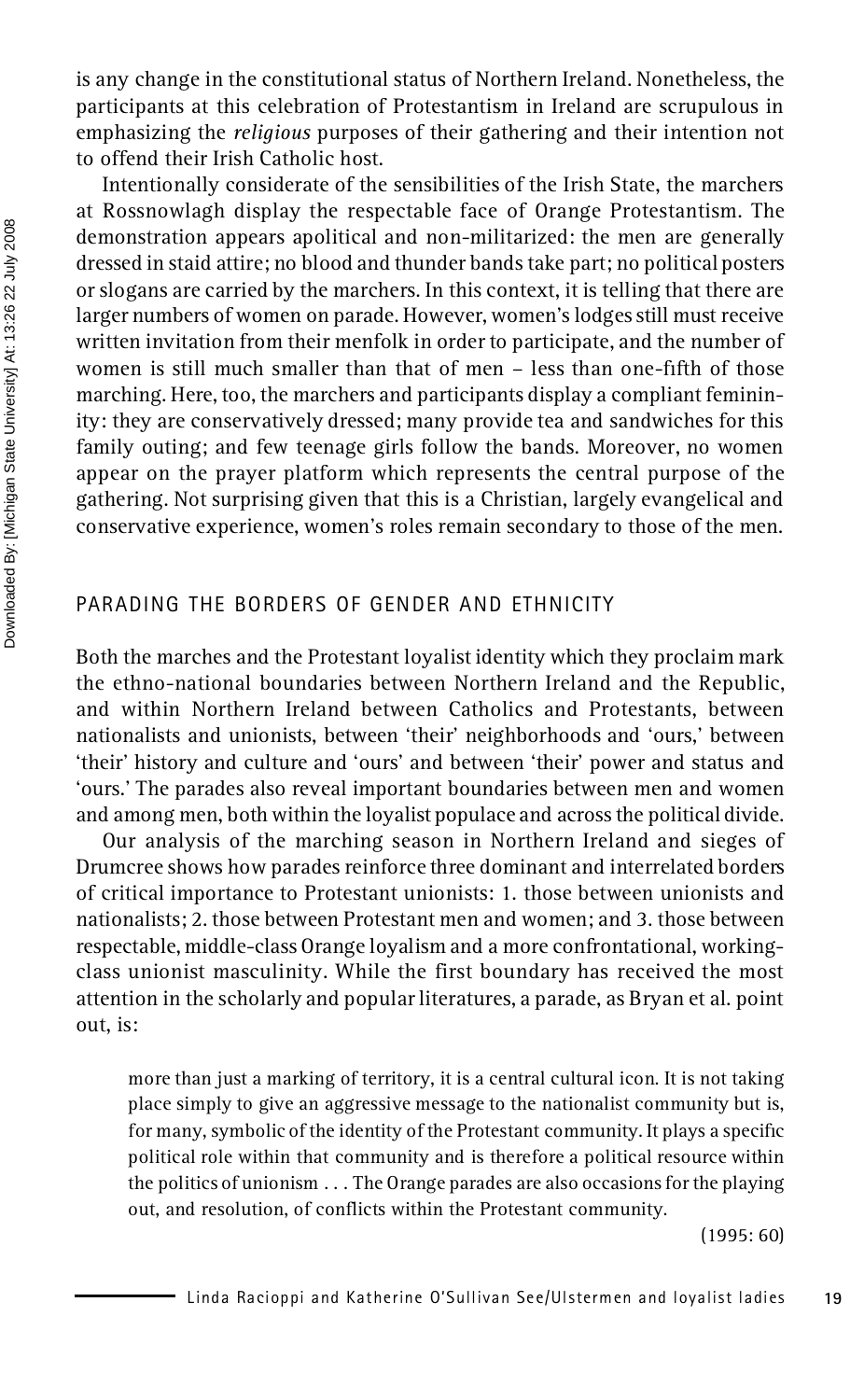The parades are also occasions for the expression of what it means to be loyalist men and women. In the parades, as in the politics of the ethnic conflict of Northern Ireland, men have done and continue to do the posturing, fighting, negotiating, and representing for the Protestant unionist community. The ethnic boundary has historically been patrolled by men, and the tradition of 'walking the boundary,' as the Orange Order calls it, continues to be practiced largely by Orange*men* and their male allies. As we have seen, the stereotype of unionist women as 'tea-makers' has not been problematized in the parades. In contrast, competing and, to some extent, interdependent masculinities are evident in the marches and in the conflict over them.

This analysis of parading in Northern Ireland both confirms and complicates some aspects of R. W. Connell's conceptualization of the gender order. Connell appreciates the multiple forms that gender identities can take and the potential flexibility of gender boundaries, at the same time that he theorizes a gender order in which a single form of masculinity is hegemonic and is legitimated in the patriarchal state. For Connell, multiple femininities are possible within patriarchy, precisely because they are subordinate to, and less powerful than, normative masculinity, and hence, less of a challenge to the gender order. Our examination of the social practices of parading illustrates how the marches are part of the wider gender order that infuses Northern Irish politics. The marches demonstrate a gender regime dominated by men and explicitly heterosexual. As central social institutions in Northern Ireland, they provide a public display both of the construction of hegemonic masculinity and competition for that hegemonic position among masculinities. They reveal the 'state of play,' as Connell would put it, among competing loyalist masculinities. This 'state of play' is not only one of competition but also of complementarity. That disputed marches take place at all has depended in no small part on the threat, not only from paramilitaries but also from other potentially unruly loyalists that represent a competing subordinate masculinity. On the one hand, the sober Orange Order clearly strives to project an image of normative masculinity that is law-abiding, respectable, responsible, self-disciplined, self-restrained, pious yet tolerant, confident and proud. These are the men who are prominent in negotiations; these are the men who represent the Protestant community in the British and European Parliaments and, to a significant extent, in local councils. There is no dramatic display; there is no need for it; this is civilized masculinity.

On the other hand, decent and upright Orangeism now competes with a more virile form of loyalism. As we have indicated, during the 'Troubles,' the dominance of 'civilized' unionist masculinity has been challenged throughout Northern Ireland and particularly in urban areas. Since direct rule, paramilitary organizations like the Ulster Defence Association and the Ulster Volunteer Force have flourished and have attracted support from an increasingly disaffected Protestant urban and rural working class. The paramilitaries represent a greater readiness to confront Irish nationalism and to challenge British state authority. In the parades, alienation from respectable unionism and assertion of a more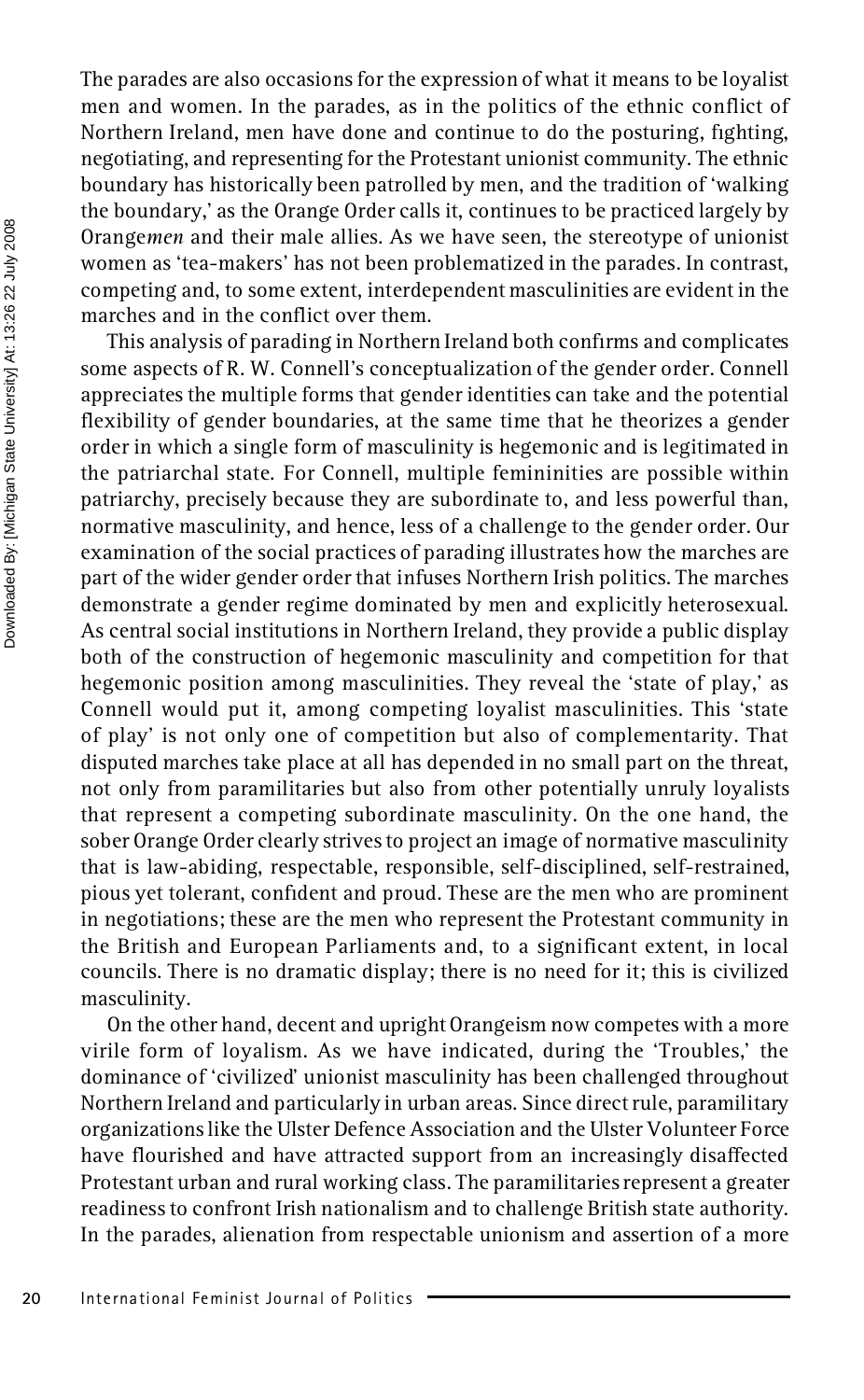aggressive masculinity have been manifest in the blood and thunder bands. They suggest a cocky masculinity: exuberant, tough, working class, impatient, and slightly unruly. These are the 'Billy boys.' In Portadown, this raucous masculinity was suppressed through regulations about who could march down the Garvaghy Road. Not surprisingly, the 'Billy boys' have been completely absent from Rossnowlagh. Although the Orange Order has sought to contain and direct the energies of this expressive masculinity through the contracts that govern band participation in a parade, it has also depended on the blood and thunder boys in a number of ways: as a contrast to the Order's own reason ableness, as a warning of what else is out there, as a way of mobilizing an audience, and as a means of attracting youth who have not been joining the Orange Order or unionist political parties. In fact, there is an infusion of the Billy boy image into the Orange Order. In urban marches, some Orangemen are heavily tattooed, wear earrings and despite their collarettes look more like bandsmen than the bowler-hatted Blacks.

The Orange Order and Official Unionists are dependent on these alternatives to 'traditional' masculinity both to attract spectators and to mark the limits of accommodation on the parades issue. But this dependence also signals vulnerability in the authoritative position of the Order and the Unionist Party within unionism. Indeed, overt challenges to the restrained practices and mien of the Orange leadership have also come from within the institution itself. For example, the Spirit of Drumcree group in Portadown, while maintaining the outward appearances of Orangeism, has adopted a virulent and unyielding posture toward the marches and eschewed negotiations with Catholics. Support for its hard-line and confrontational position on the 'right to march' can be found in the wider loyalist community, challenging the Order's accommodation to the state, and subverting the authority of traditional Orange masculinity.<sup>31</sup> Thus the 'state of play' among Protestant men in the parades demonstrates the importance of Connell's emphasis on masculinity as a contested political project among men; and in the case of Northern Ireland, this is not simply a contest between nationalists and unionists.

This competition among Protestant men also underscores Connell's argument about how the state is pivotal in regulating the 'state of play' among competing masculinities: in this case, trying to contain any more aggressive, unconciliatory politics and to promote ethnic accommodation. At contentious parades, respectable and religious Orangemen have often been protected by the state, and in this sense, the traditional Orangeman has appeared to remain hegemonic. The state has also repressed certain expressions of masculinity, excluding blood and thunder bands from some parades, prohibiting Lambeg drums in Belfast, restricting the kinds of music that can be played. However, the British state's eagerness to resolve the conflict has resulted in policies that have regulated whether and where Orangemen could march, thus restricting the freedom of Orangemen to 'walk the Queen's highway' and, perhaps inadvertently, calling into question the ability of respectable Orange masculinity to effectively defend unionism.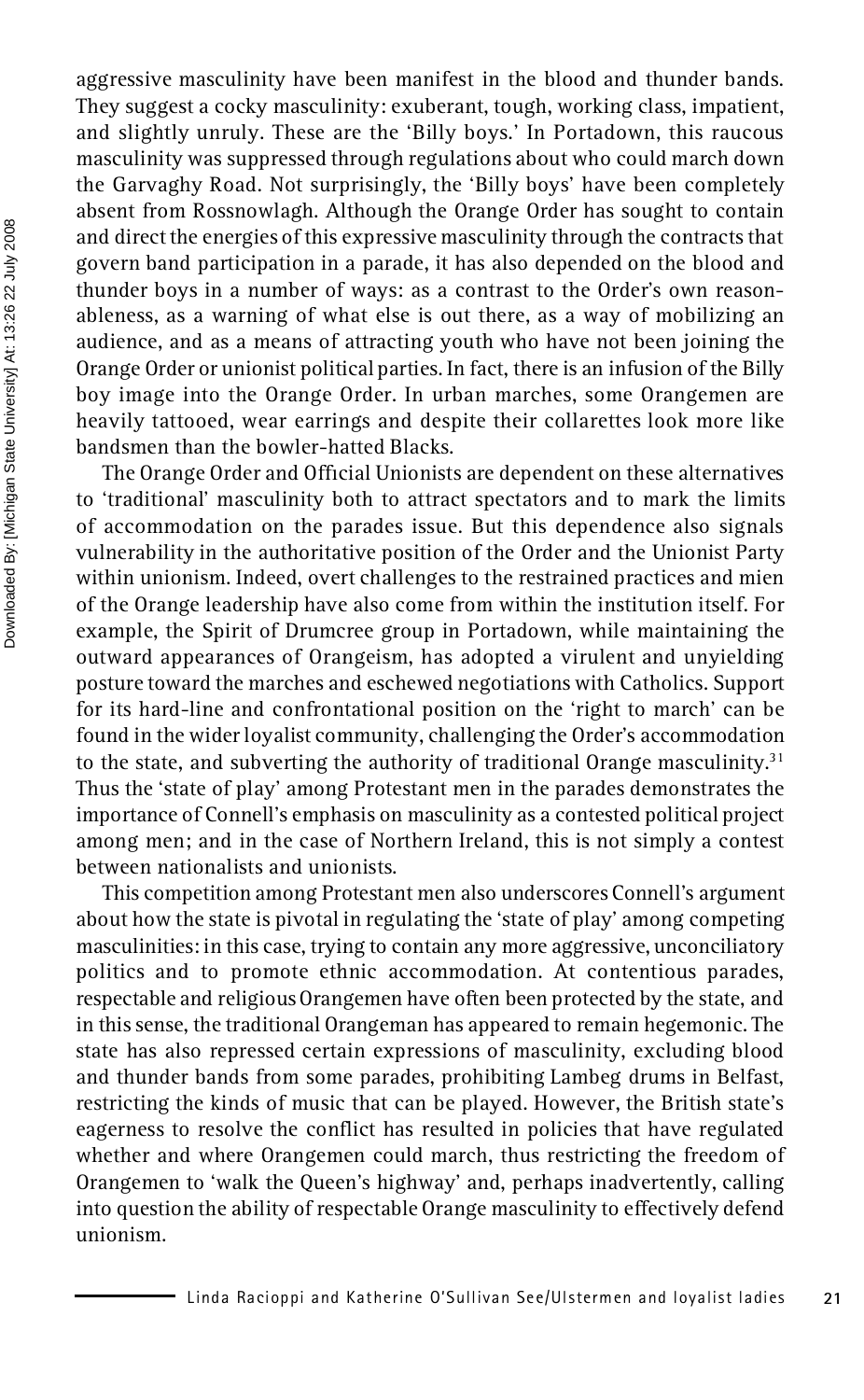If the parades call our attention to state management of contested masculinities in Northern Ireland, they also reveal a compliant unionist femininity (what Connell refers to as 'emphasized femininity') which the state has been able to ignore. Neither in Rossnowlagh nor in the more contentious parades do we see a diversity of femininities or challenges by Protestant women to the hegemonic ethno-gender order. Indeed, there appears to be one pre eminent expression of the feminine: women as supporters of, and dependent on, their Ulster*men*. Orangemen expect women to provide sustenance during parades, they permit Orange ladies to walk during some demonstrations, and Orangewomen adhere to these expectations. Women march only in melody bands, and they are neither drum majors nor drummers. There may be a range of femininities on display at the parades, but it is a very narrow range. In no case, do we see alternative femininities in Connell's sense – that is, femininities that can subvert hegemonic masculinity.

Within Protestant unionist culture, traditional forms of femininity prevail. It may be that the generally conservative political ideology of unionism leaves little space for feminist reconstructions of unionist identity and politics.<sup>32</sup> It is certainly the case that within the parades neither the Orange Order nor the blood and thunder bands have understood women as central actors in the politics of the conflict. Instead, the parades are a symbolic battlefield for men to defend the nation and to contend with one another over what it means to be a loyalist man. Orangemen and loyalist men safeguard the boundaries of the Protestant community and, with the bands and their supporters, mark the limits and gender order of Protestant unionist culture.

> Katherine O'Sullivan See Linda Racioppi James Madison College Michigan State University East Lansing, Michigan 48824-1205, USA E-mail: katesee@pilot.msu.edu racioppi@pilot.msu.edu

#### Acknowledgement

We would like to thank Gene Burns, Cynthia Enloe, Liam O'Dowd and the anonymous reviewers at IFJP for their helpful comments on earlier versions of this article. Our research was supported with faculty development funding from James Madison College and an All-University Research Initiation Grant from Michigan State University.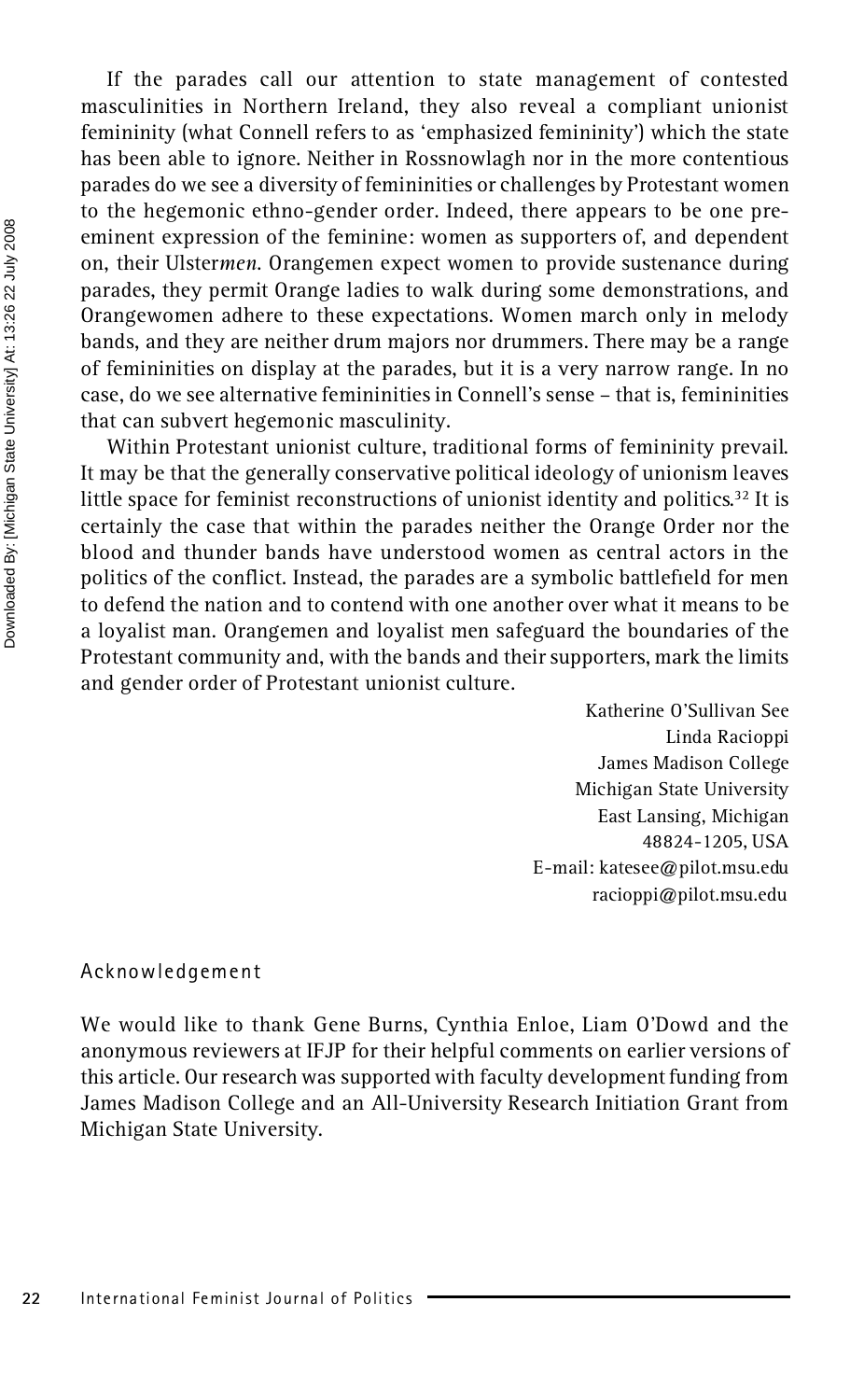#### Notes

- 1 These quotations are drawn from Gordon Lucy and Elaine McClure's *The Twelfth: What it Means to Me*. Published by the Ulster Society, an association established by Unionist politicians to promote Ulster-British heritage and culture, the volume is a collection of essays by Protestants and Catholics describing their experiences and views on the rites surrounding 12 July.
- 2 In the 1998 elections for the new Northern Ireland Assembly, just fifteen of the 108 seats went to women (13.8 per cent). Two of these went to women of the NIWC and one to a woman in the cross-communal Alliance Party. Among the nationalist parties, women took eight of the forty-two seats (19 per cent) and among unionists women secured only three of the fifty-five seats (5 per cent) (*Sunday Times* 28 June 1998: 16–20, *News Letter* 29 June 1998: 7–11).
- 3 For the most part, it is not inaccurate to conflate religious and political identities. Although minorities in both communities reject the correspondence between confessional and political identities and we concur with those scholars who argue that the conflict is not fundamentally religious in nature, the overwhelming majority of unionists are Protestant and Irish nationalists are almost exclusively Catholic (Loughlin 1995; McGarry and O'Leary 1995; Bell 1996).
- 4 Among these are several seminal works and comprehensive case studies of gender and nationalism, such as Mosse (1985); Jayewardene (1986); Koonz (1987); Rowbotham (1992); McClintock (1995); Yuval-Davis (1997). There are also a growing number of edited volumes, including Davies (1986); Anthias and Yuval- Davis (1989); Mohanty et al. (1991); Parker et al. (1992); Moghadam (1994); Basu (1995); Gallin et al. (1995); West (1997); Charles and Hintjens (1998).
- 5 Nagel (1998: 244).
- 6 Connell (1996: 157–76) and Enloe (1990: 42–64).
- 7 Parades are but one of the multiple sites in which an ethno-gender order is constituted among both Protestant unionists and Catholic nationalists. More publicized borders are evident in neighborhoods, schools, sports, newspapers, social clubs, many voluntary associations, and, of course, political parties, all of which embody and reproduce ethnic boundaries in Ulster. Because this is an ethnically polarized society, gender is constructed in all of these arenas in relation to an imagined other.
- 8 For discussions of settler colonialism, its history and impact on contemporary politics, see Clayton (1996).
- 9 The Orange Order and the Royal Blacks developed in tandem during the early nineteenth century. The Black was an honorific degree within the Orange Order. In the 1850s, the Blacks became a separate organization. See Jarman and Bryan (1996: 11). For a historical discussion of parades, see Jarman (1997: 25–79).
- 10 These include the Apprentice Boys of Derry, an association founded in 1814 out of loyalist clubs that had existed for about a century; the Independent Orange Order, formed in 1903; and the Junior Loyal Orange Lodges, which associated with the Grand Orange Lodge of Ireland in 1925.
- 11 Its original oath attests to these intertwined commitments: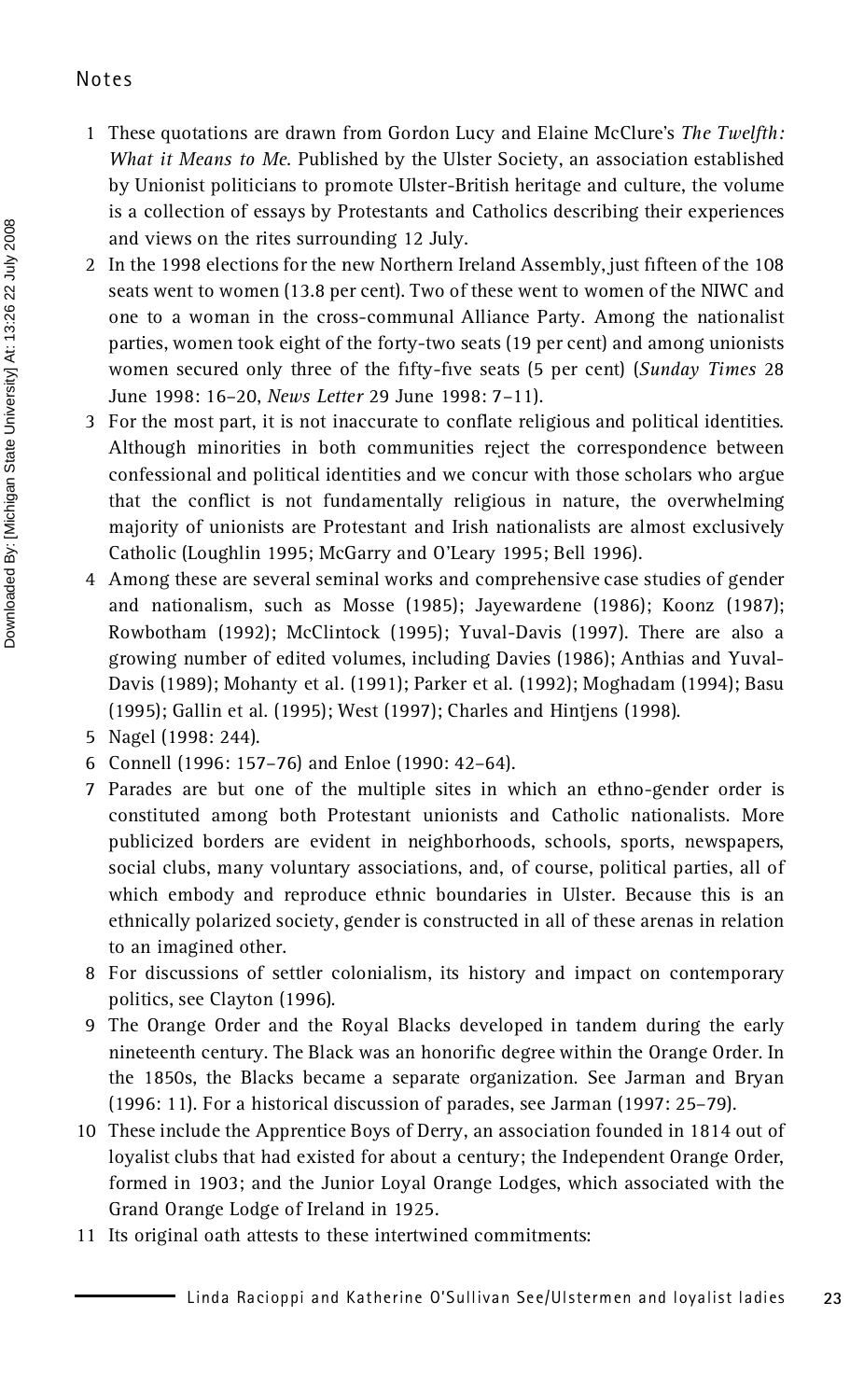I do declare that I am not, nor ever was, a Roman-Catholic or Papist; that I was not, am not, or ever will be, a member of the society called 'United Irishmen', nor any other society or body of men, who are enemies to his Majesty, or the glorious constitution of these realms; and that I never took the oath to that or any other treasonable society.

I declare that I will, as far as in my power lies; assist the magistrates and civil authorities of these kingdoms in the lawful execution of their official duties, when called upon. That I will be true and faithful to every brother Orangeman in all just actions; that I will not wrong, or know him to be wronged or injured, without giving due notice thereof, if in my power. And I solemnly declare that I will always conceal, and never will reveal either part or parts of what is now privately communicated to me, unless to a brother Orangeman, knowing him to be so by strict trial and due examination; or from the word of a brother Orangeman, or until I shall be authorized so to do by the proper authorities of the Orange Institution. That I will not write it, indite it, cut, carve, stain, stamp, or engrave it, or cause it to be done, lest any part thereof might be known. And lastly, I do declare that I have not, to my knowledge or belief, been proposed or rejected in, or expelled from any other Orange Lodge.

(Orange Oath and Rules, 1834. From Parliamentary Papers {1835}, XV.

440-I, Report from the Select Committee appointed to inquire into the nature, character, extent and tendency of Orange lodges, Appendix 3, in Norman 1968: 140–3. Cited from

> http://www.stg.brown.edu/projects/hypertext/landow/victorian/ religion/Orange\_Lodge\_Rules.html)

- 12 The estimate of the number of lodges today is taken from the *Belfast Telegraph* (9 July 1997: 3). The estimate of the number of members across all of Ireland is taken from the *Irish News* (6 July 1998: 4).
- 13 See Jarman (1997: 47). For an interesting discussion of the formation of the Order and the first marches from an Orange perspective, see the edited papers of Colonels Blacker and Wallace (1994).
- 14 For an authoritative discussion of the pivotal role of parades in precipitating ethnic conflict, see Budge and O'Leary (1973).
- 15 The Anglo-Irish Agreement recognized Ireland's legitimate interest in the North and indicated that the boundaries set up by partition were not necessarily inviolable. The Downing Street Declaration stated that the status of Northern Ireland was an open-ended question (i.e. that it would not necessarily remain within the Union), although it reasserted the British position that there would be no change in Northern Ireland's status without the consent of the majority of its population. In August 1994, the IRA unilaterally announced a cease-fire, which was followed by cease-fire declarations by Protestant paramilitary groups. While unionists welcomed the cease-fires, they were overtly suspicious about the intentions of the IRA and its political arm, Sinn Fein, and about the creeping influence of Dublin over Northern Irish affairs. Such creeping influence was evident to loyalists in 1995, when the British and Irish governments issued a Joint Framework Document, targeted at addressing relations between Ireland and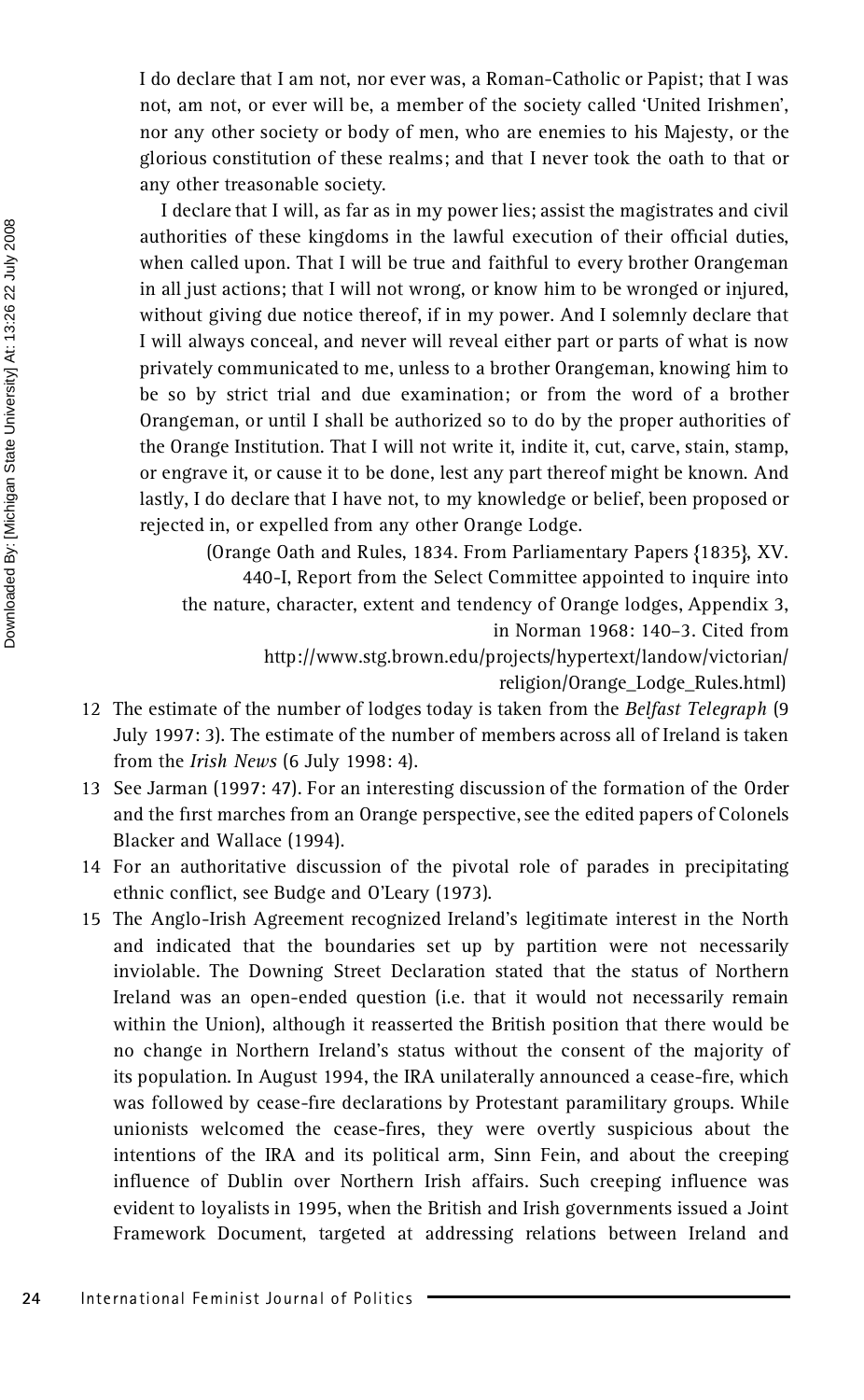Northern Ireland, and Britain and Ireland. Opposition to British initiatives was manifested in electoral politics, by the growing popularity of Ian Paisley's Democratic Unionist Party (DUP) and by the increase in Protestant marches.

- 16 For discussions of the crucial role of marches in the inter-ethnic conflict see Budge and O'Leary (1973); Bryson and McCartney (1994); Bryan et al. (1995); Jarman and Bryan (1996); Hadden and Donnelly (1997).
- 17 For works discussing social class in Orangeism, see Gibbon (1975); Farrell (1976); Miller (1978).
- 18 See Edwards for an enthusiast's account of the bonfires and the parades (1999:  $2 - 50$ ).
- 19 See Bryson and McCartney (1994) and Jarman (1997), for a discussion of the use of flags in parades.
- 20 Neil Jarman examined banners at parades from 1990 to 1996 and found that 69 per cent had Williamite imagery, 20 per cent religious imagery, 21 per cent had portraits of deceased Orangemen, and a small number had depictions of Brittania (Jarman 1997: 172–84). Hence, there are few images of women. (See also Loftus 1996.)
- 21 Not all loyalists embrace the religious aspect or even sectarian aspects of the parades. This was evidenced by the proposal by leaders in the Progressive Unionist Party (a party associated with loyalist paramilitaries) in July 1998 that the Twelfth parades be transformed into a cross-community carnival (*News Letter* 27 July 1998: 7). This proposal has not been taken seriously by either the Orange Order or mainstream unionists.
- 22 It is possible that the female band followers may challenge traditional notions of feminine behavior, but such gender rebellion is not evident during the parades themselves (although some overtly sexual play can occur at the fields). Unfortunately, there is no published research examining this issue.
- 23 Paisley, a long-standing member of the Apprentice Boys, had been a member of the Orange Order, but left it to join the Independent Orange Order.
- 24 Interestingly, David Trimble, who became First Minister in the new assembly did not attend the 1998 march, which was prohibited by the Parades Commission.
- 25 Although Patton himself remains a member, some members of the Spirit of Drumcree group have been expelled from the Orange Order. Dissatisfaction with the more accommodationist policies of the 'respectable,' old-line Orange leadership eventually brought an end to the long reign of Rev. Martin Smyth and the election of a new head to the Order, Robert Saulters (*Sunday Times* 11 May 1997). In 1997, when the Order decided to waive its right to march through a Catholic neighborhood in Belfast (as well as in Armagh and Newry, two other contested locations), the leader of the Spirit of Drumcree group, Joel Patton, said that the decision demonstrated:

the complete incompetence and cowardice of the leadership we have in the Orange Order . . . I believe that either these men are removed and replaced or the Orange Order itself will be destroyed . . . We always believed that we had weak leadership but certainly the scale of the capitulation and surrender last night was quite astounding.

(*Belfast Telegraph* 11 July 1997: 1)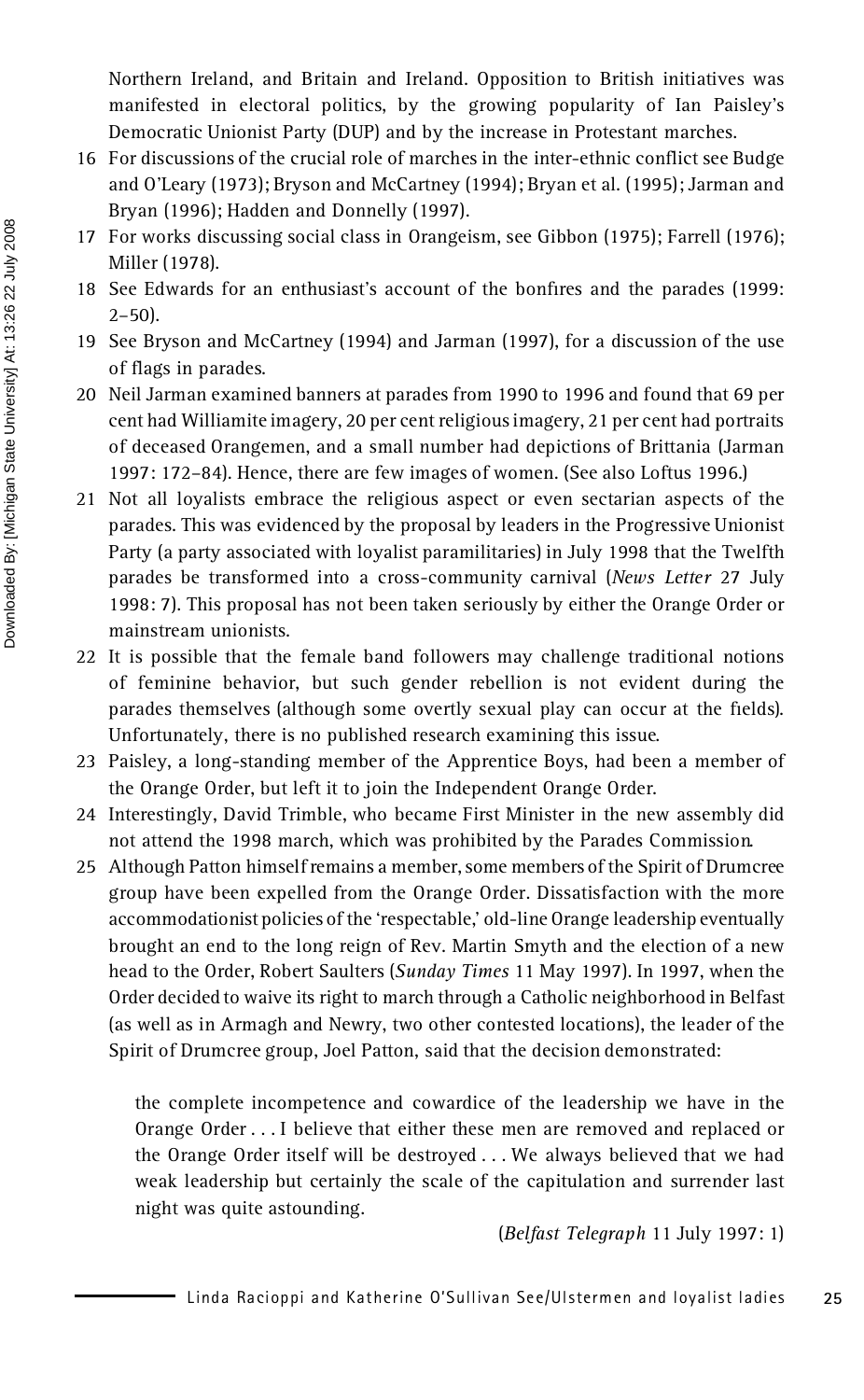That the Orange Order itself was torn by the dissension in its ranks was evident in Grand Master Robert Saulters' plea for unity:

We must speak with one voice when what we say has its effect on the Institution, the Province, and the Union. Ours is a Brotherhood, a Fraternal Society. May Brotherliness be more obvious than ever in the days ahead of us. Remember, 'United We Stand, Divided We Fall.'

(*Belfast Telegraph* 12 July 1997: 14)

26 Again in 1997, Trimble commented on MacCionnaith's selection to explain the resistance of Orangemen to negotiating:

I am sure that when that selection was made it was thought that his record in bombing the British Legion was appropriate because, by tradition, the Portadown Orange district processions are always led by the ex servicemen's lodge. It was felt appropriate, no doubt, to have someone whose record was bombing a British Legion hall to cause the maximum offence to an organisation that gives former servicemen pride of place in its activities.

(*Portadown Times* 4 July 1997: 6)

- 27 Robinson (1996).
- 28 In 1996, Unionist leaders and Orangemen blamed the decision to re-route the march on RUC capitulation to Dublin and Sinn Fein. In the words of Harold Gracey, District Master for the Portadown lodge: 'Dublin has given orders for this ... We are aware Dick Spring is behind the whole thing. We will not be giving in to Dick Spring, John Bruton, Gerry Adams, Martin McGuinness or any other spokesman for Jesuit priests' (*News Letter* 8 July 1996: 5). In both 1996 and 1997, Portadown precipitated outbreaks of violence throughout the province. However, in 1997, the Orange Order 'saved the day' by waiving its 'right to march' in other hotly contested sites.
- <sup>29</sup> Interestingly, in the face of these rising tensions, local Catholic women set up a Greenham Common-type 'peace camp.' They claimed of the 24-hour vigil prior to the government decision, that 'not only will it highlight the injustices of the Orange march, but it will also show our children the value of non-violent protest' (*Portadown Times* 4 July 1997: 8).
- 30 Edwards asserts that the march at Rossnowlagh is the only remaining Orange parade in the Republic (1999: 35).
- 31 Support for the Spirit of Drumcree came not only from the paramilitary organizations but also from some non-violent community groups that mobilized, including the Women's Orangemen's Support Group (see *Belfast Telegraph* 6 July 1998: 3, 29 July 1998: 6).
- 32 See Miller et al. (1996: 166) for a discussion of political attitudes of gender equality, including the image of unionist women as primarily homemakers.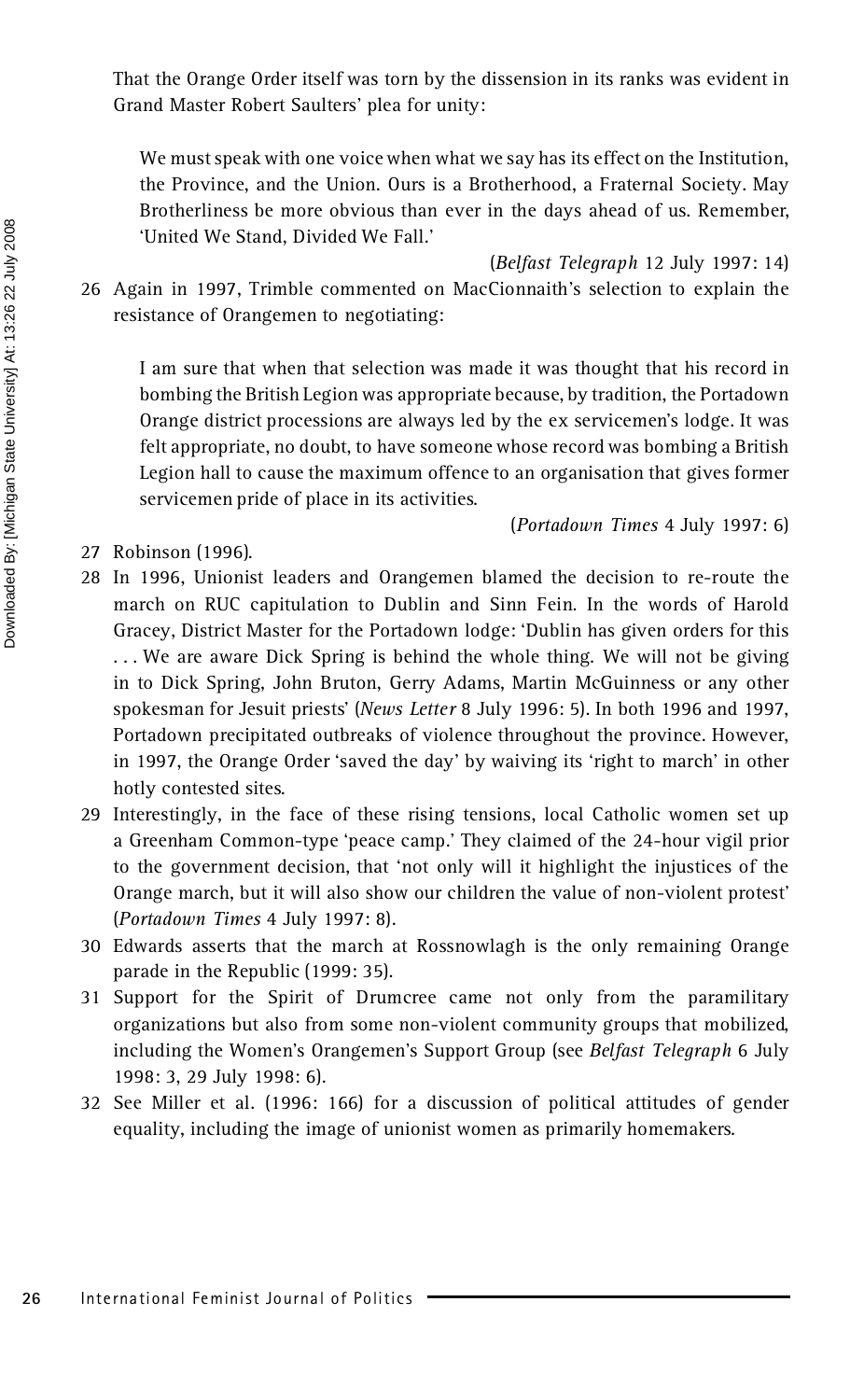- Anthias, Floya and Nira Yuval-Davis (eds). 1989. *Woman-Nation-State*. London: Macmillan.
- Aretxaga, Begona. 1997. *Shattering Silence: Women, Nationalism and Political Subjectivity in Northern Ireland*. Princeton, NJ: Princeton University Press.
- Basu, Amrita (ed.). 1995. *The Challenge of Local Feminisms: Women's Movements in Global Perspective*. Boulder, CO: Westview.
- Bell, Christine. 1998. 'Women, Equality and Political Participation', in James Anderson and J. Goodman (eds) *Dis/Agreeing Ireland: Contexts, Obstacles, Hopes*, pp. 211–32. London: Pluto.
- Bell, J. Bowyer. 1996. *Back to the Future: The Protestants and a United Ireland*. Dublin: Poolbeg.
- Bew, Paul, Peter Gibbon and Henry Patterson. 1979. *The State in Northern Ireland, 1921–1972*. Manchester: Manchester University Press.
- Blacker, William and Robert H. Wallace. 1994. *The Formation of the Orange Order, 1795–1798*. Belfast: Grand Orange Lodge of Ireland.
- Billig, Michael. 1995. *Banal Nationalism*. London: Sage.
- Bryan, Dominic, T. G. Fraser and Seamus Dunn. 1995. *Political Rituals: Loyalist Parades* in Portadown. Jordanstown: Centre for the Study of Conflict, University of Ulster.
- Bryson, Lucy and Clem McCartney. 1994. *Clashing Symbols: A Report on the Use of Flags, Anthems and Other National Symbols in Northern Ireland*. Belfast: Institute of Irish Studies, Queen's University.
- Budge, Ian and Cornelius O'Leary. 1973. *Belfast: Approach to Crisis: A Study of Belfast Politics 1613–1970*. New York: Macmillan.
- Charles, Nickie and Helen Hintjens (eds). 1998. *Gender, Ethnicity, and Political Ideologies*. London: Routledge.
- Clayton, Pamela. 1996. *Enemies and Passing Friends: Settler Ideologies in Twentieth Century Ulster*. London: Pluto Press.
- Cochrane, Feargal. 1997. *Unionist Politics and the Politics of Unionism Since the Anglo-Irish Agreement*. Cork: Cork University Press.
- Connell, R. W. 1987. *Gender and Power*. Cambridge: Polity Press.
- —— 1995. *Masculinities*. Berkeley, CA: University of California Press.
- —— 1996. 'New Directions in Gender Theory: Masculinity Research, and Gender Politics', *Ethnos* 61 (3–4): 157–76.
- Davies, Miranda (ed.). 1986. *Third World-Second Sex: Women's Struggles and National Liberation*. London: Zed.
- Edwards, Ruth Dudley. 1999. *The Faithful Tribe: An Intimate Portrait of the Loyalist Institutions*. London: Harper-Collins.
- Enloe, Cynthia. 1990. *Bananas, Beaches and Bases*. Berkeley, CA: University of California Press.
- Farrell, Michael. 1976. *Northern Ireland: The Orange State*. London: Pluto Press.
- Gallin, Rita, Anne Ferguson and Janice Harper (eds). 1995. *The Women and International Development Annual*. Volume 4. (Forum: Women and the Construction of National Identity.) Boulder, CO: Westview.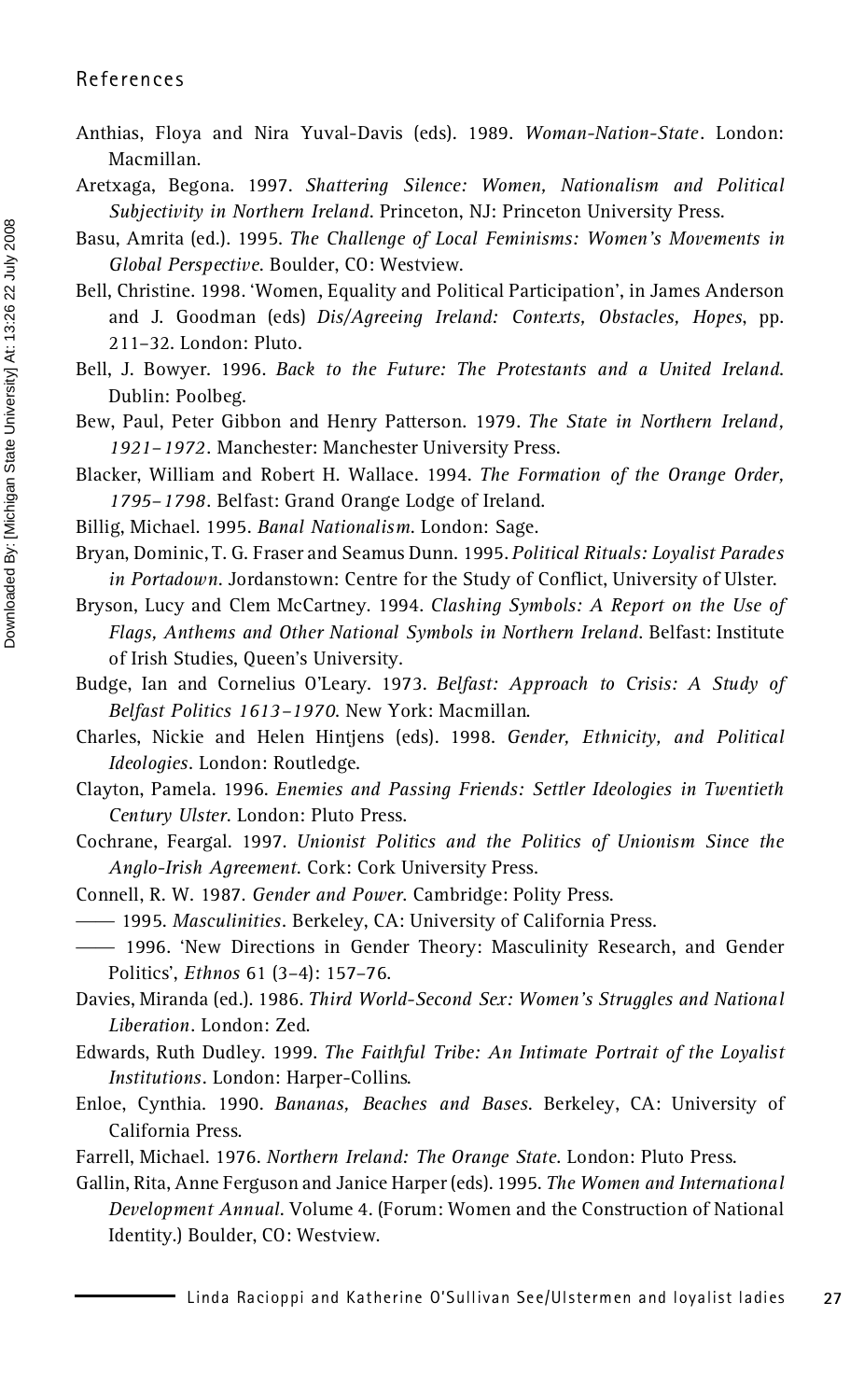- Gibbon, Peter. 1975. *The Origins of Ulster Unionism*. Manchester: Manchester University Press.
- Hadden, Tom and Anne Donnelly. 1997. *The Legal Control of Marches in Northern Ireland*. Belfast: Northern Ireland Community Relations Council.
- Jarman, Neil. 1997. Material Conflicts: Parades and Visual Displays in Northern *Ireland*. Oxford: Berg.
- Jarman, Neil and Dominic Bryan. 1996. *Parade and Protest: A Discussion of Parading Disputes in Northern Ireland*. Coleraine: Centre for the Study of Conflict, University of Ulster.
- Jayewardene, Kumari. 1986. *Feminism and Nationalism in the Third World*. London: Zed.
- Koonz, Claudia. 1987. *Mothers in the Fatherland: Women, Family, and Nazi Politics*. New York: St Martin's.
- Loftus, Belinda. 1996. *Mirrors, William III and Mother Ireland*. Dundrum: Picture Press.
- Loughlin, James. 1995. *Ulster Unionism and British National Identity Since 1885*. London: Pinter.
- Lucy, Gordon. 1996. *Stand-off! Drumcree: July 1995 and 1996*. Lurgan: Ulster Society.
- Lucy, Gordon and Elaine McClure. 1997. *The Twelfth: What it Means to Me*. Lurgan: Ulster Society.
- McClintock, Anne. 1995. *Imperial Leather: Race, Gender, and Sexuality in the Colonial Conquest*. New York: Routledge.
- McGarry, John and Brendan O'Leary. 1995. *Explaining Northern Ireland: Broken Images*. Oxford: Blackwell.
- Miller, David. 1978. *Queen's Rebels: Ulster Loyalism in Historical Perspective*. Dublin: Gill & MacMillan.
- Miller, Robert, Rick Wilford and Freda Donaghue. 1996. *Women and Political Participation in Northern Ireland*. Aldershot: Avebury.
- Moghadam, Valentine M. (ed.). 1994. *Identity Politics and Women: Cultural Reassertion and Feminisms in International Perspective*. Boulder, CO: Westview.
- Mohanty, Chandra Talpade, Ann Russo and Lourdes Toures (eds). 1991. *Third World Women and the Politics of Feminism*. Bloomington, IN: Indiana University Press.
- Montgomery, Graham G. W. and J. Richard Whitten. 1995. *The Order on Parade*. Belfast: Grand Orange Lodge of Ireland Education Committee.
- Mosse, George. 1985. *Nationalism and Sexuality: Middle Class Morality and Sexual Norms in Modern Europe*. Madison, WI: University of Wisconsin Press.
- Nagel, Joane. 1998. 'Masculinity and Nationalism: Gender and Sexuality in the Making of Nations', *Ethnic and Racial Studies* 21 (2): 242–69.
- Norman, E. R. 1968. *Anti-Catholicism in Victorian England*. New York: Barnes & Noble.
- North, Peter. 1997. *Report: Independent Review of Parades and Marches 1997*. Belfast: The Stationery Office.
- O'Leary, Brendan and John McGarry. 1996. *The Politics of Antagonism*. Dublin: Athlone.